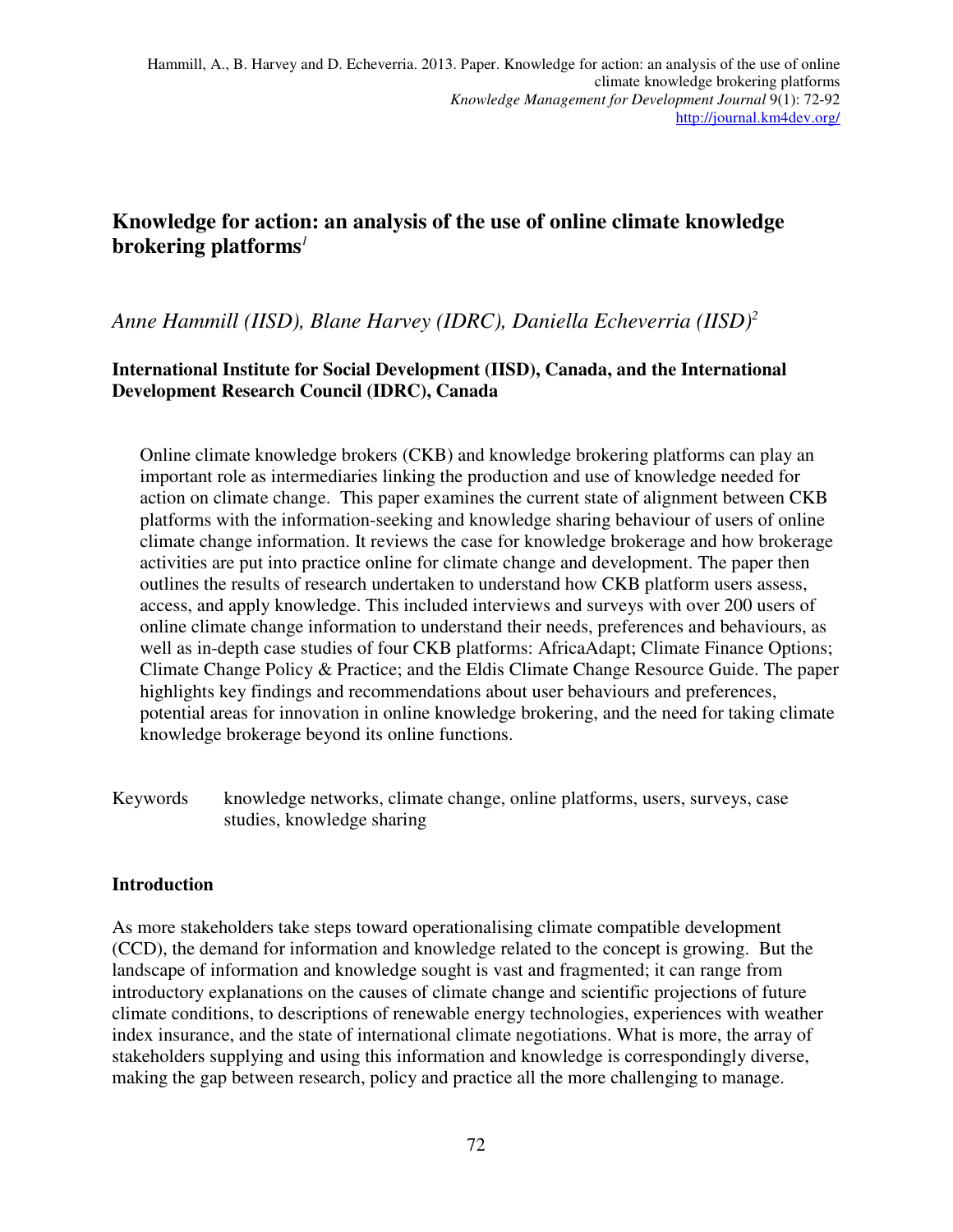Online climate knowledge brokers (CKB) and knowledge brokering platforms<sup>3</sup> can play an important role in managing this gap. Knowledge brokering (KB) is broadly understood as a set of intermediary activities that link knowledge production and use. Within the context of developing climate change policy, the intent of KB is to help decision-makers 'acquire, value and consider expertise that they would not otherwise obtain or incorporate into their decision making' (Michaels, 2009: 995).The internet has expanded the range of possibilities for knowledge brokering, offering greater reach, more access, and new technologies for storing, filtering and translating knowledge into new formats. Indeed, this combination of complexity of the climate change issue, glut of relevant information and actors, and progress in information and communications technologies (ICTs) has led to a steady growth of online CKBs, both in terms of the number of initiatives launched and the range of services offered. Current CKB platforms cover a large number of climate change and development topics, focusing on different places, scales, and sectors. They also exhibit varying levels of ambition and technological sophistication, and implicate a wide range of actors and organisations in terms of how they are funded, managed, and targeted for use.

Like many online platforms, however, many of these CKB initiatives can be supply-driven, established and managed by the producers of climate change knowledge products with the assumption that making more knowledge available online will result in evidence-based policy and practice supporting CCD. Platforms are not necessarily designed with a thorough understanding of the range of current and potential users and their respective needs, priorities and preferences. This can result in services that are not fit for purpose, gaps in information and knowledge provision, unnecessary duplication of efforts, and an overall misuse of resources. Moreover, most efforts at addressing the misalignment between knowledge supply and demand tend to focus on adjusting or expanding the supply; existing platforms are revised, more tools are offered, and new sites are established. Unless knowledge brokers develop a clear understanding of what constitutes demand, such efforts will fall short of expectations.

This paper examines the current state of alignment between CKB platforms with the information-seeking and knowledge-sharing behaviour of users of online climate change information. It begins by reviewing the case made for knowledge brokerage and how this is put into practice online for climate change and development. The paper then summarises the results of research undertaken to understand how CKB platform users assess, access, and apply knowledge. Interviews and surveys were used to understand some of the current user needs, preferences and behaviours vis-à-vis online CKB platforms, while in-depth case studies of four platforms (AfricaAdapt, Climate Finance Options, Climate Change Policy & Practice, and Eldis Climate Change Resource Guide) provided more focused user profiling and analysis against which managers could review their current strategies. The paper concludes by highlighting key findings and recommendations around user behaviours and preferences, potential areas for innovation in online knowledge brokering, and the need for taking climate knowledge brokerage beyond its online functions. These findings should be of interest to those currently working in knowledge brokerage roles in the climate change community, those who are planning, funding or working in partnership with knowledge sharing initiatives, and to knowledge brokers in other fields as a basis for comparative analysis.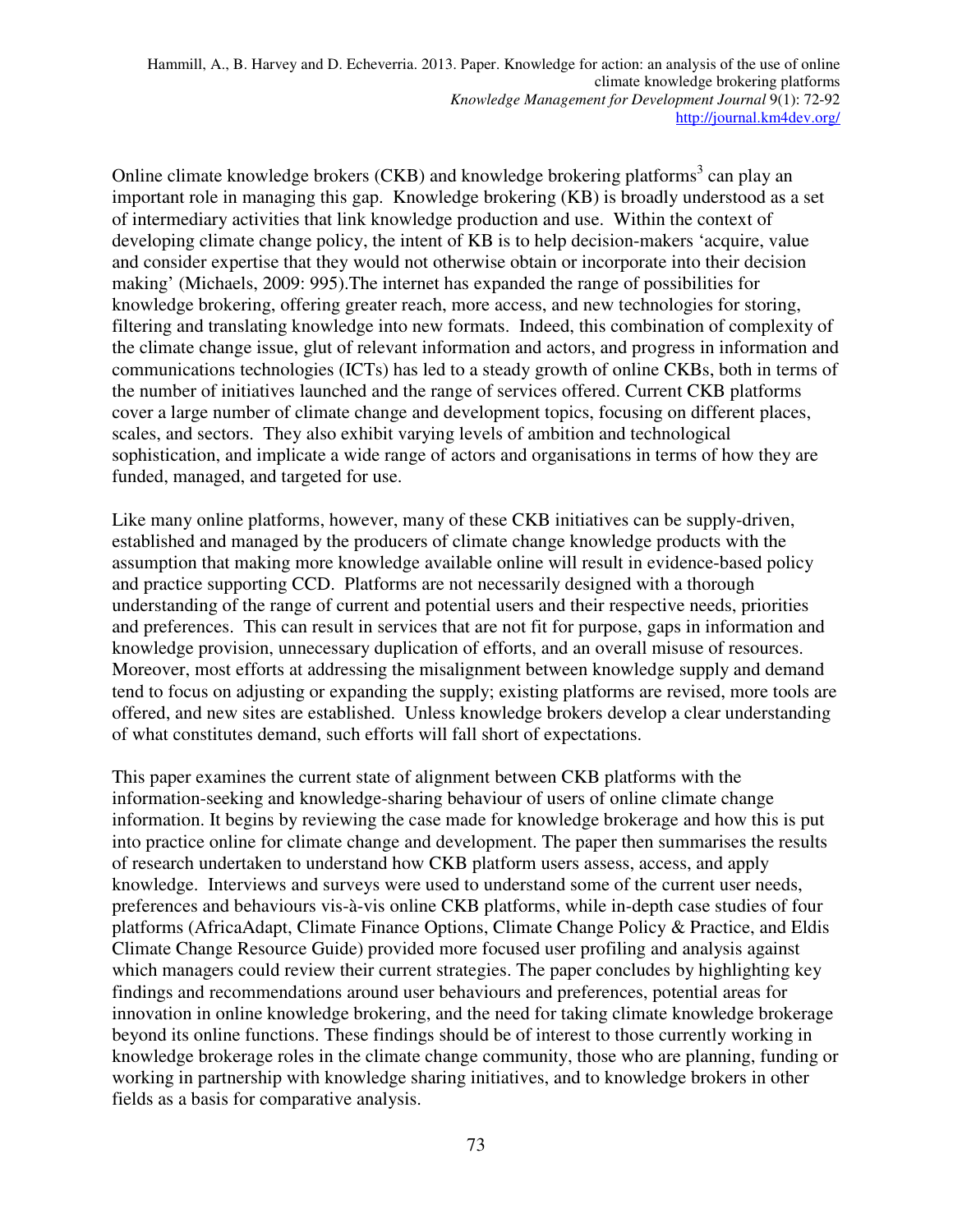#### **Background**

The complex nature of climate change and the challenges it presents to development policy and practice are well documented. A so-called 'wicked problem' for decision makers, climate change is characterised by difficulty in its definition and attribution, uncertainty, and unclear solutions (Turnpenny et al., 2009). These challenges, many authors now argue, call for the bringing together of multiple sources and forms of knowledge to better understand the drivers, impacts and options for responding to climate change. The roles and tools needed to successfully bring together this diverse knowledge in the face of power differentials, cultural and epistemic disconnects and competing interests remain the source of much discussion.

From the policy-making perspective, Dilling and Lemos (2011) suggest that climate change research has failed to do enough to ensure that decision-makers receive information that is useable in applied contexts. The provision of useable information, they argue, is a function of an effective interplay between research 'push' (the provision of an information 'supply') and demand-side 'pull' coming from decision makers seeking to take more informed action. Dilling and Lemos argue that a critical factor in the usability of much climate information is 'the creation of the conditions and mechanisms that enable *iterativity*, that is, the purposeful and strategic interaction between climate knowledge producers and users so as to increase knowledge usability' (2011: 681). This concept of iterativity links well with other theories which have examined how different types of knowledge and experience come together to strengthen decision making on climate change. These include social learning (Collins and Ison, 2009), adaptive comanagement (Armitage, Marschke & Plummer, 2008), and boundary work (Clark et al., 2011). Together, they point to the need for spaces or processes (either physical or virtual) which can facilitate the bringing together of these diverse actors and knowledge sets. The rise in prominence of climate knowledge brokering (KB) is a product of this need.

Less examined in the literature on climate change, much of the evidence on knowledge brokering has come from the health sciences, where the need to see new findings from research quickly translated into outcomes for patients is high (Meyer, 2010). Here a growing body of evidence has led some to suggest that knowledge brokers may be a 'missing link' between evidence and action, although Ward *et al* note that 'there remains a lack of evidence about how brokering works, the factors that influence it and its effectiveness' (2009: 9). Understandings and framings of knowledge brokering are varied, making it a challenging process to define, and indeed to formalise in professional practice. While some authors see KB as a set of practices carried out specifically at the interface of science and policy (Magnuszewski et al., 2010; Michaels, 2009), others take a broader view. Shaxson *et al* (2012), for example, use the term 'K\*' to describe 'the set of functions and processes at the various interfaces between knowledge, practice, and policy [to improve] the ways in which knowledge is shared and applied' (2012: 2). For the purposes of this study we base our analysis on this broader understanding of KB. We see it as encompassing the full spectrum of intermediary and brokering functions depicted in Figure 1 below, and not only the narrower 'knowledge broker' function of fostering knowledge co-production it includes.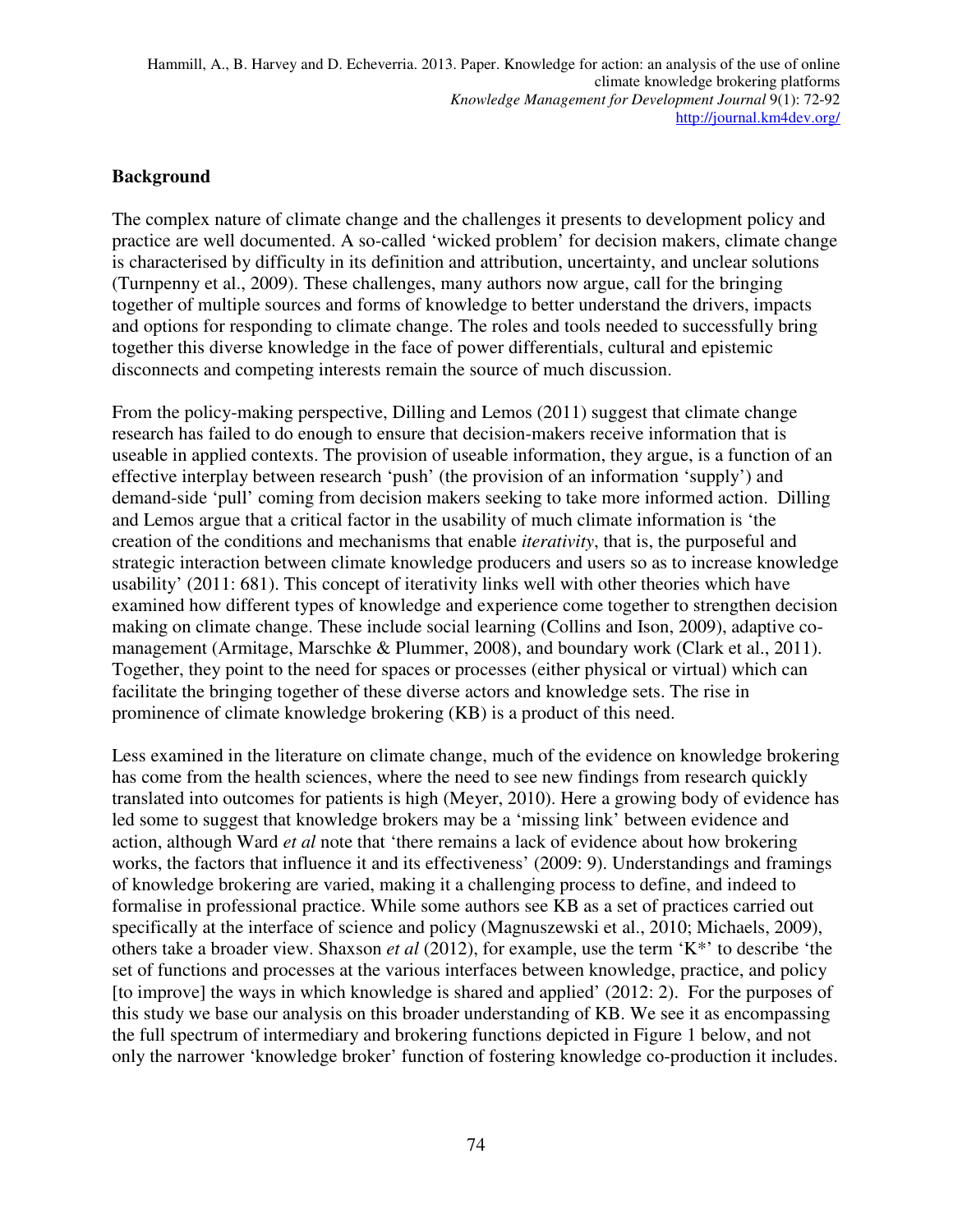

**Figure 1: A spectrum of intermediary and brokering functions** (adapted from Harvey, Lewin & Fisher 2012 & Fisher 2011)

It is worth emphasising that knowledge brokering should be, first and foremost, a *human* undertaking, and is often carried out through face to face engagement and facilitation processes. While information and communication technologies are increasingly being used to expand the reach and potential of brokerage activities, this human dimension remains an essential component of their success. This view is supported by Sharatt  $&$  Usoro (2003) who note that new information systems tend to reinforce existing behavioural norms rather than changing attitudes towards open communication and sharing. They argue that what is required is a combined approach focused on both social and information systems.

#### **The potential of ICTs in enabling climate change knowledge brokering**

The massive growth of information and communication technologies (ICTs) has increased our ability to reach ever-larger audiences in more cost-effective ways and with increasingly sophisticated forms of information. This has led to increased innovation in, and use of ICTs for translating and disseminating climate change information to a wide range of global audiences. The rise of social media and so-called Web 2.0 tools which allow for greater user interaction has spurred interest in the potential for facilitating interaction between users of climate information and enabling networked governance in monitoring climate impacts and developing adaptation responses (Ospina and Heeks, 2010). As a result, the potential of ICT-enabled knowledge brokering, knowledge networks, and communities of practice have sparked particular interest in the field of climate change, where experiential knowledge may be embedded in widely-dispersed communities or institutions and poorly documented (if at all), yet is essential for planning and action across a range of scales.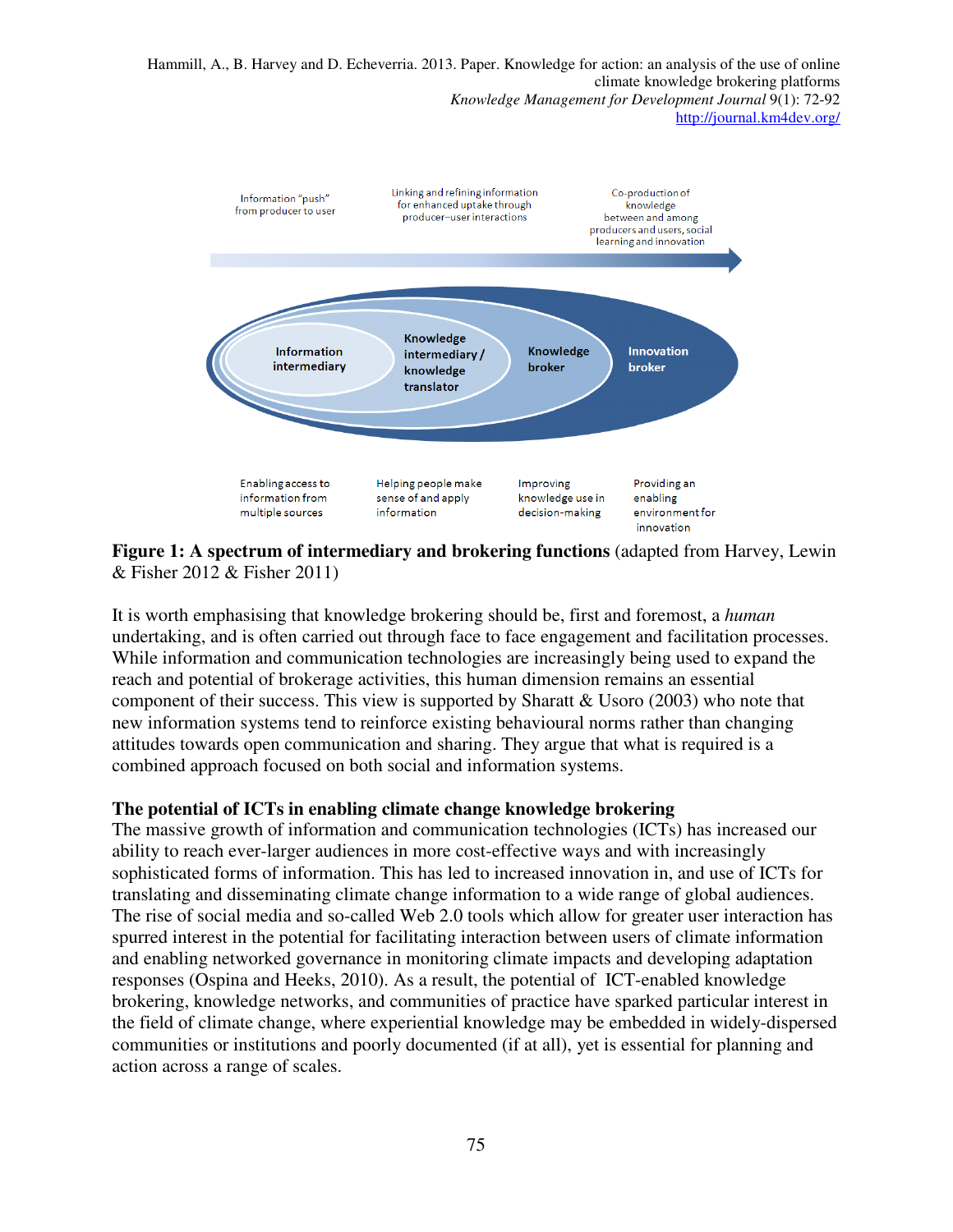Magnuszewski et al (2010) suggest that access to databases, forums for discussion, distribution of electronic documentation, online training and frequently asked questions are the primary advantages offered to knowledge brokering practices via the use of ICTs. To this list we would add the growing power with which data (particularly when it is open and linked to other data sets) can be filtered, visualised, mapped, and otherwise processed by end-users to respond to their needs or interests (see Davies and Edwards, 2012). Furthermore, beyond improving access to and availability of empirical evidence, ICTs may allow this knowledge to be exchanged through networks of actors in a variety of formats, including non-text-based formats like photos and video, thereby potentially spanning boundaries of language and literacy that remain pervasive in many developing countries. Van Baalen, Bloemhof-Ruwaard, & Van Heck (2005) have argued that the emergence of such online networks of practice is pre-conditioned on a shared sense of urgency to tackle a specific challenge, and an awareness that knowledge on this challenge is fragmented, both of which are widely recognised in the case of climate change.

Despite the promise that web-based technologies may offer for knowledge brokering on climate change, however, challenges remain. Perhaps most obvious among them is the continued disparity in access to online information between developed countries and countries in Asia and Africa who are often most vulnerable to climate change (the so-called digital divide). Recent statistics from the International Telecommunication Union (ITU), for example, reveal that internet access at the household level in Africa sits at 7% while 2/3 of households in the Asia-Pacific region still lack access (ITU, 2013). Other challenges or risks may also include a lack of capacity or resources to interpret the knowledge made available through these platforms or to put new knowledge into action, as well as the context-specific nature of particular adaptation responses, all of which might lead successful adaptations in one context to fail or ultimately be maladaptive in another.

The figures on internet connectivity cited above tell an incomplete story of the potential for ICTs for knowledge sharing in developing countries. Other platforms, particularly mobile telephony and radio have far greater availability and are beginning to be used in innovative ways address climate change and development (Harvey et al., 2012). Mobile phone subscription rates have now reached 89% in developing countries more broadly and 63% in Africa, though internet access via mobiles remains prohibitively expensive for many (over 38% of per capita GNI in Africa) (ITU, 2013). Radio, long the platform of choice for reaching rural audiences, remains the dominant mass medium in Africa and in many other parts of the developing world (Myers, 2008). Of particular relevance for knowledge brokering is the increasing convergence of radio with other ICTs, particularly mobile phones and the internet, creating the exciting new programming formats and opportunities for interactivity (Myers, 2008). With this said, most climate knowledge brokers have yet to take full advantage of the opportunities presented by extending their reach beyond web-based communities and technologies.

Despite these concerns and considerations, there has been a recent emergence of a wide range of online platforms aimed at harnessing the power of ICTs for sharing resources and lessons learned, and facilitating interaction between those working on climate change. In the context of climate change and international development, these platforms have frequently been initiated and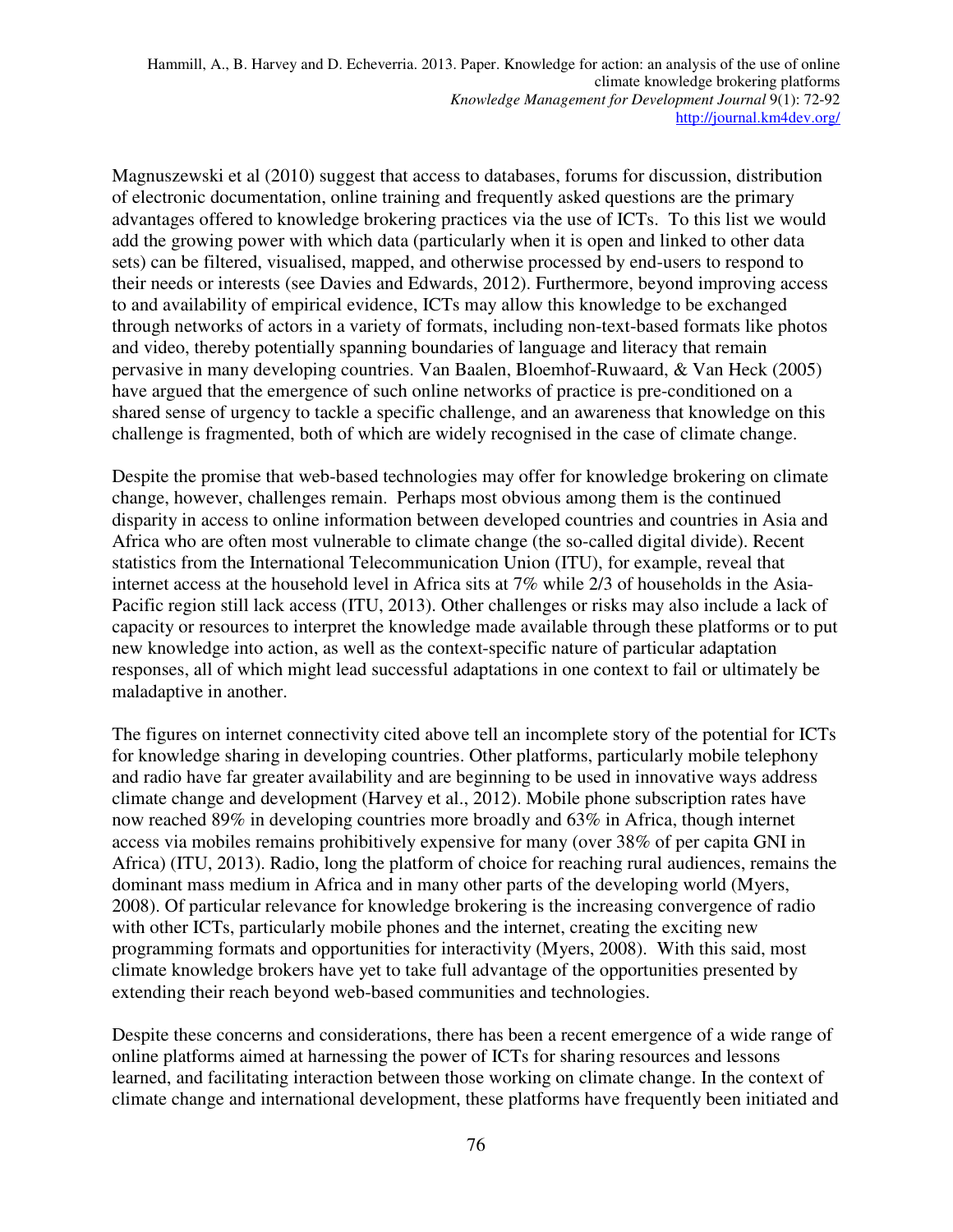hosted by international agencies such as the United Nations Development Programme (UNDP), research institutes such as the Institute of Development Studies (IDS) of the University of Sussex, and NGOs, and funded by bilateral or multilateral donor agencies including the UK Department for International Development (DFID), the European Commission and IDRC.

The fact that the vast majority of these platforms are hosted and funded by agencies that are also major contributors to the climate change knowledge base, and are largely based in the global North, has led to some concerns that they may be more shaped by the availability of research or evidence than by a clear understanding of user needs. This concern is echoed in other fields, such as health care, where much engagement in developing country contexts remains driven by 'push'-style approaches led by research, evidence, or technology (Pakenham-Walsh, 2012). A more desirable alternative, Pakenham-Walsh argues, is a needs-led approach, 'an approach where the information is based on research, informed by evidence, enabled by technology, and organized by subject (where appropriate) but fundamentally led by needs' (Pakenham-Walsh, 2012*:* 10). If we agree that adopting a needs-led approach is a more appropriate starting point for the design of online platforms for knowledge brokering on climate change, one obvious question that follows is 'how well do we understand the needs of those who use these platforms and to what extent are the platforms meeting their needs?' We explore this question below in reporting on our analysis of the survey on information-seeking and knowledge-sharing behaviour of users of online climate change information, and through case studies of four CKB platforms.

## **Research methodology: user-oriented analysis of CKB platforms**

This research was conducted in three stages between December 2011 and January 2013 as outlined below.

## **Consultation and research framing**

A consultation with representatives of CKB platforms and development communication specialists was convened on the margins of the United Nations Framework Convention on Climate Change (UNFCCC) climate negotiations in December, 2011. Participants shared insights on the issues, and helped frame the research questions, identifying survey approaches, assumptions, and biases as well as some key issues to track during the project. Overall, participants felt that there was an observed and potentially growing misalignment between intended and actual use of online CKB platforms, and that trying to unpack user needs and behaviours would be an important contribution to knowledge brokering for climate change action. Participants also noted that research targeting actual users of CKB platforms should lead to recommendations on how to satisfy existing user needs rather than how to increase the number of users and broaden the reach of CKB platforms.

## **Broad user survey**

Building on this consultation and on on-going literature review, the authors drafted a user survey designed to better understand who is using CKB platforms, what they're looking for and what they're willing to share. The survey was piloted at a face-to-face meeting with knowledge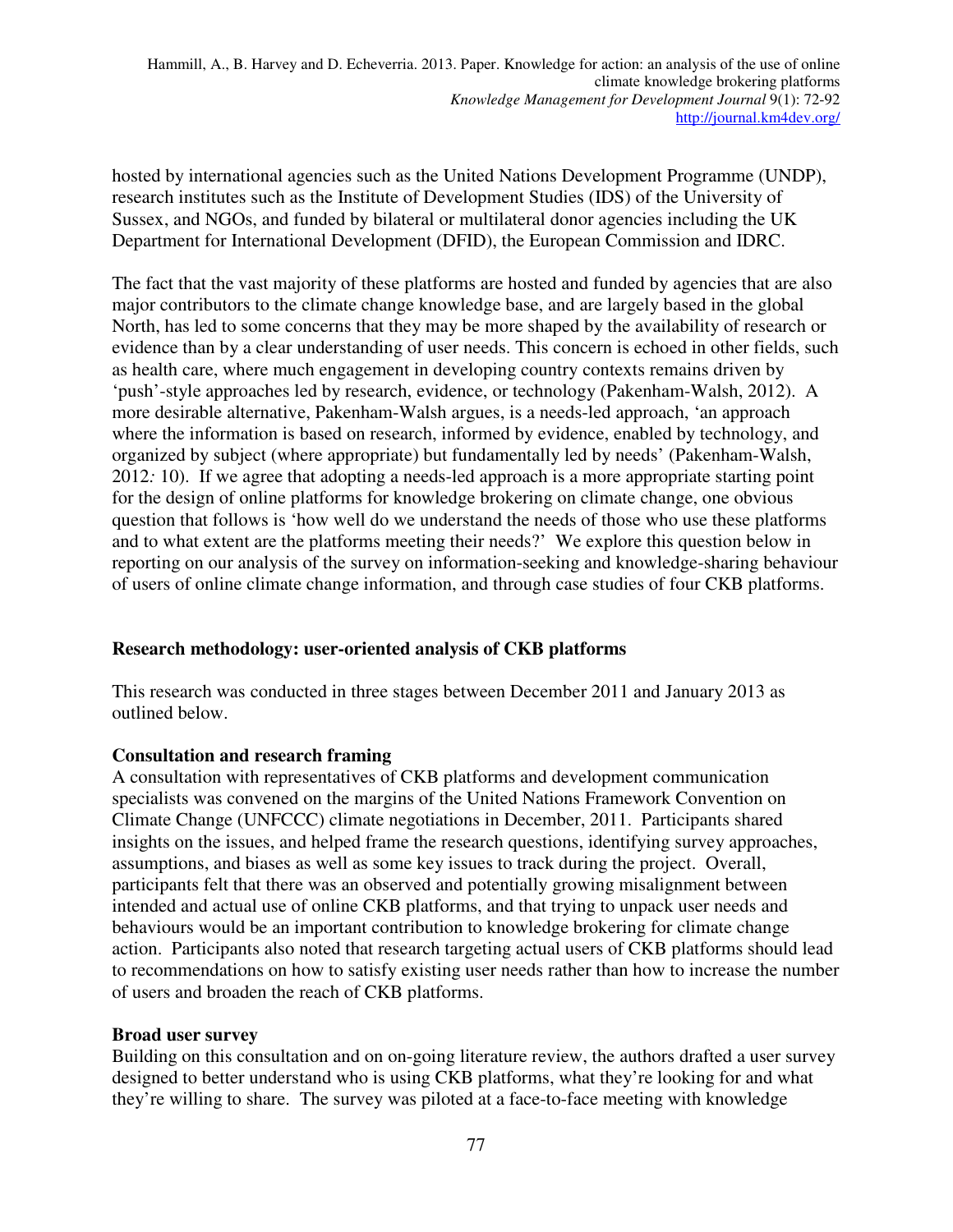brokers and users of climate information in May 2012 and further revised and structured as summarized in Box 1. The web-based survey, conducted in English, Spanish and French, was distributed through the research team's professional networks, the Climate-L listserv as well as at relevant meetings with a total of 163 respondents.

## **Box 1: Broad CKB User Survey**

- a. **Who are you?** Nine short questions about respondents' age, sex, job profile, language preferences and geographic location aimed at getting a sense of the general demographic and professional profile of self-identified online CKB platform user**s**.
- **b. What is the role of the Internet in your life?** Three questions to understand the importance of online resources and services to respondents, and their level of comfort in using ICTs.
- c. **What kind of information do you seek online for your work and how?** Six questions on the types of professional tasks undertaken by users, the kind of information needed to complete these tasks, where they go online to find it, and challenges they may encounter in doing so.
- d. **Do you share knowledge online?** Five questions about respondents' level of engagement in knowledge-sharing and factors influencing willingness to share knowledge online.

## **Four in-depth case studies**

The broad online user survey was complemented by in-depth case studies which were carried out from October to December 2012. Four CKB platforms were selected for closer examination, whereby intended and actual user experiences were compared in detail. The platforms selected, AfricaAdapt, Climate Finance Options, Climate Change Policy and Practice, and the Eldis Climate Change Resource Guide, are outlined below.

The case studies were selected to sample a breadth of content, geographic focus, intended audience, and forms of interaction with and between users. Case study research consisted of a preliminary mapping exercise and semi-structured interview with CKB platform managers, followed by semi-structured interviews and in-depth surveys with identified platform users via Skype, telephone and using online surveys. A total of 43 platform users participated. Preliminary results were then shared with platform managers to discuss initial impressions and answer any questions.

## **Biases and limitations of the methodology**

The research methodology introduced a number of potential biases that may have affected results. The broad user survey was advertised via email and conducted using online software (Survey Monkey www.surveymonkey.com), meaning that respondents were self-selecting and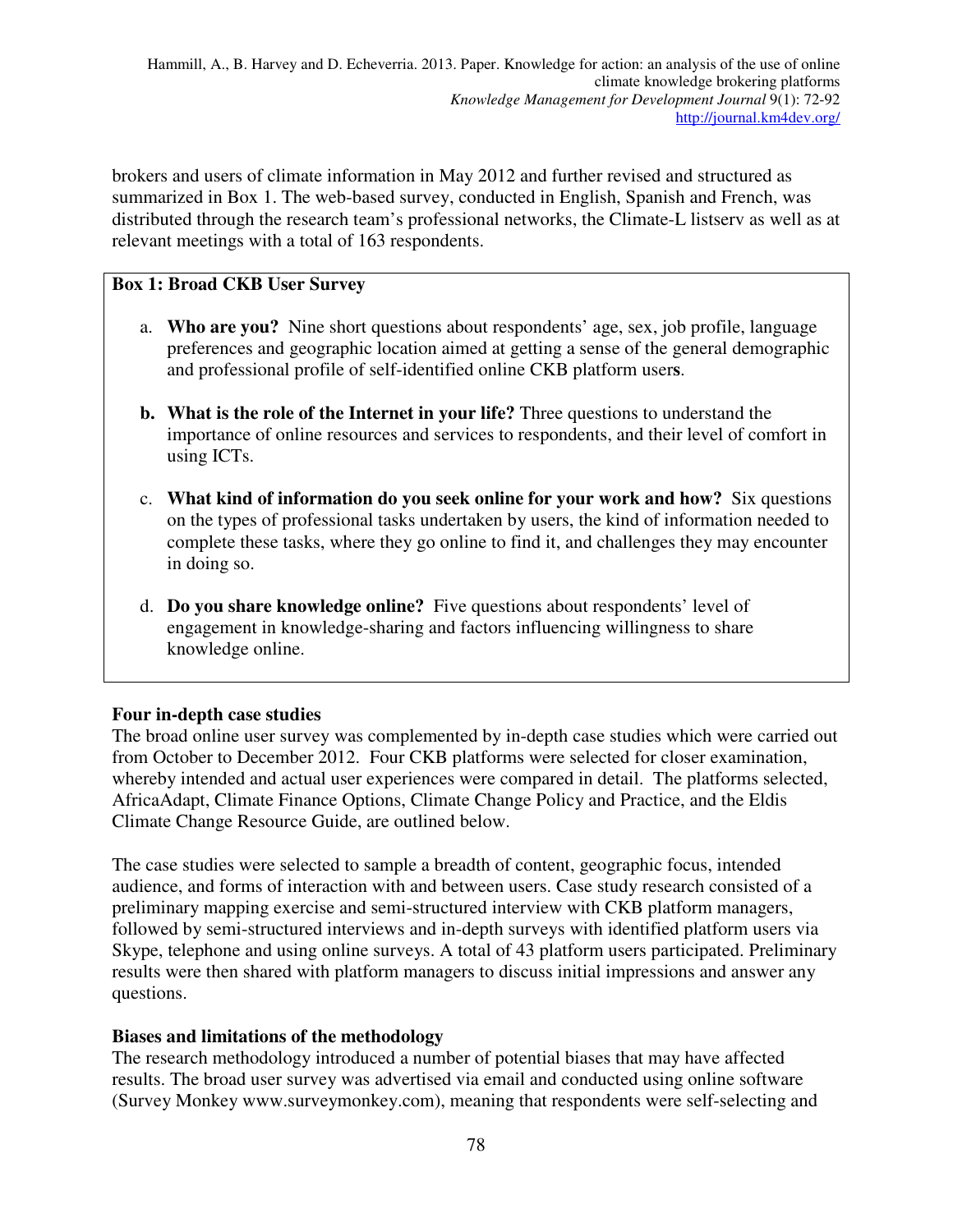were perhaps more likely to be active users of online resources and services. This was anticipated from the outset. For the in-depth case studies, the reliance on platforms managers for the names of interviewees may have yielded more positive responses than a fully randomized sampling, though managers were asked to identify both regular users and a random sampling of users. Moreover, the relatively small sample size of platform users did not provide a basis for extrapolating demographic or professional profiles and linking them to expressed views. Finally, the four particular case studies selected for this study do not represent the full complement of online CKB platforms available, or the full range of online technologies and services that are currently being used in climate knowledge brokering.

## **Research findings**

#### **Broad user's survey**

#### *Demographic and professional profile: research-oriented users from developed and developing countries*

Of the 163 respondents, 133 completed the English survey, 10 the French, and 20 the Spanish. About half of the respondents identified themselves as being located in the Global South (Africa, Asia-Pacific, Central and South America) and 46% were female. Almost three quarters (74%) of all respondents were between the ages of 26 and 45, and 63% used English regularly on their job. The number of years respondents had been working on climate change issues was almost equally distributed among the four categories, with over half (58%) falling in the middle range of two to ten years.

The top three organisation types represented in survey responses were International nongovernmental organisations (NGOs) or civil society organisations (CSOs) (27%), Academic (15%) and Consultancy (15%). National or local NGOs or CSOs (11%) and National / Local Government (10%) were not far behind. This predominance of research organisations and job profiles does not appear to align with the emphasis on policy-makers among many online CKB platforms. Moreover, there were almost no (i.e. less than 1%) respondents who identified themselves as working for the media, in health care, library or information services, or a political party. The absence of media representation suggests that these online CKB platforms may not be reaching this important community of intermediaries, although other factors could also influence this finding, particularly the outlets through which the survey was distributed.

#### *Internet proficiency, level of comfort with ICTs: the centrality of the Internet and the rise of smartphones*

In terms of internet proficiency, 91% of respondents stated that the internet was central to their daily personal and professional activities, with only 1% saying it was not important. This underscores the extent to which, even in developing country contexts, internet proficiency and dependency is increasing, meaning that the potential value of online CKB platforms is only growing. Almost 90% of respondents identified themselves as having laptops for accessing the Internet while 55% had desktop computers, 51% smartphones, and 19% tablet devices. The high numbers of smartphone users, in line with other studies, suggest the increasing uptake of these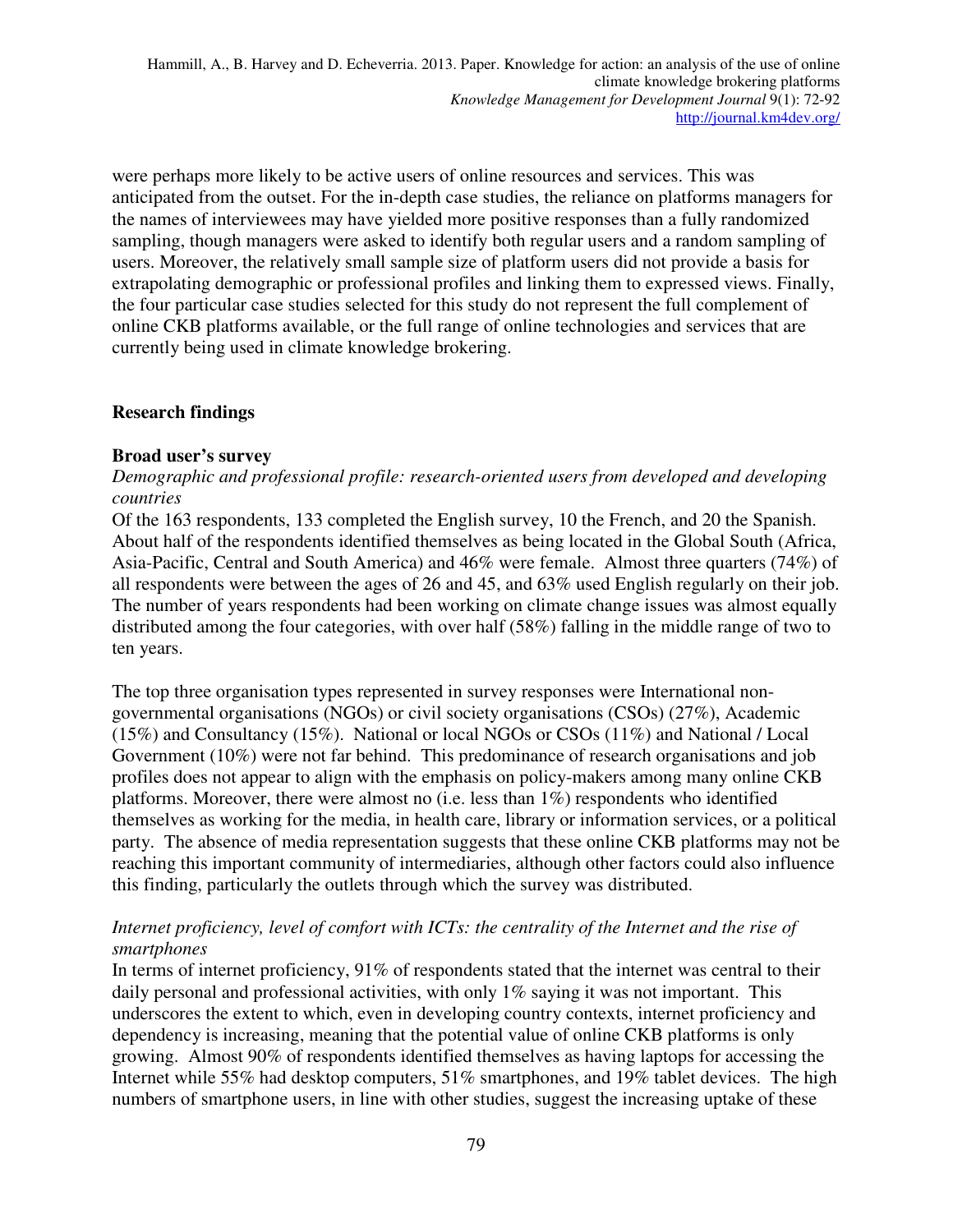devices in both developed and developing countries (Batchelor, 2012). As one blogger has noted about smartphone penetration in Africa, the anticipated smartphone revolution in the developing world will also be its computer and internet revolution at the same time (Evans, 2012). Should online CKB platform managers targeting users in the global South be taking note and thinking about whether resources and services are easily accessible and operable through handheld devices?

## *Information seeking behaviour: looking for documents to prepare documents and starting the search at Google*

The survey revealed that 88% of respondents seek information online to accomplish professional tasks. When asked to describe a specific task they undertake where they look for information related to climate change, responses were varied in the level of detail they provided. The following categories identified as most common:

- Preparation of a research document or report, such as article, dissertation/thesis, brief, etc.;
- Inputs for training activities and educational curricula; and
- Project / programme development, including developing proposals and looking funding sources and potential partnerships.

When seeking information to complete such tasks, online CKB platforms are rarely the first portof-call. Only 7% of respondents noted using them as a starting point for seeking out workrelated information, while generic search engines such as Google represented 51% of responses, and specific institutional websites, such as the UNFCCC's, represented 34%.

In terms of the content that users seek out, the survey revealed that user preferences have not necessarily kept pace with the availability of new technologies for visualising data, posting multimedia content such as videos, or stimulating user interaction through social media. The top three reported content types that users seek out are all typically paper-based documents, namely research reports, policy documents and journal articles. This raises the question of whether the focus of online platforms should be aligned with these more basic information needs, whether users will gradually come to place a higher value on some of these more technologically sophisticated tools, or whether other issues such as user capacity or platform design are at play. It also suggests that more reflection is needed on the advocacy and innovation roles that CKB platforms might be able to play with regard to the use of climate change information.

Finally, when discussing the challenges of seeking out information, there was no overwhelming consensus. The biggest challenge, according to respondents, was the lack of sufficiently localised information (e.g. about the city/country in which they are working), while some noted that the language of online content was a challenge.

#### *Knowledge sharing behaviour: a preference for receiving information but also a willingness to share*

Survey respondents generally characterised themselves as being sharers of information (both personal and professional) online, though the extent of their engagement is limited. While none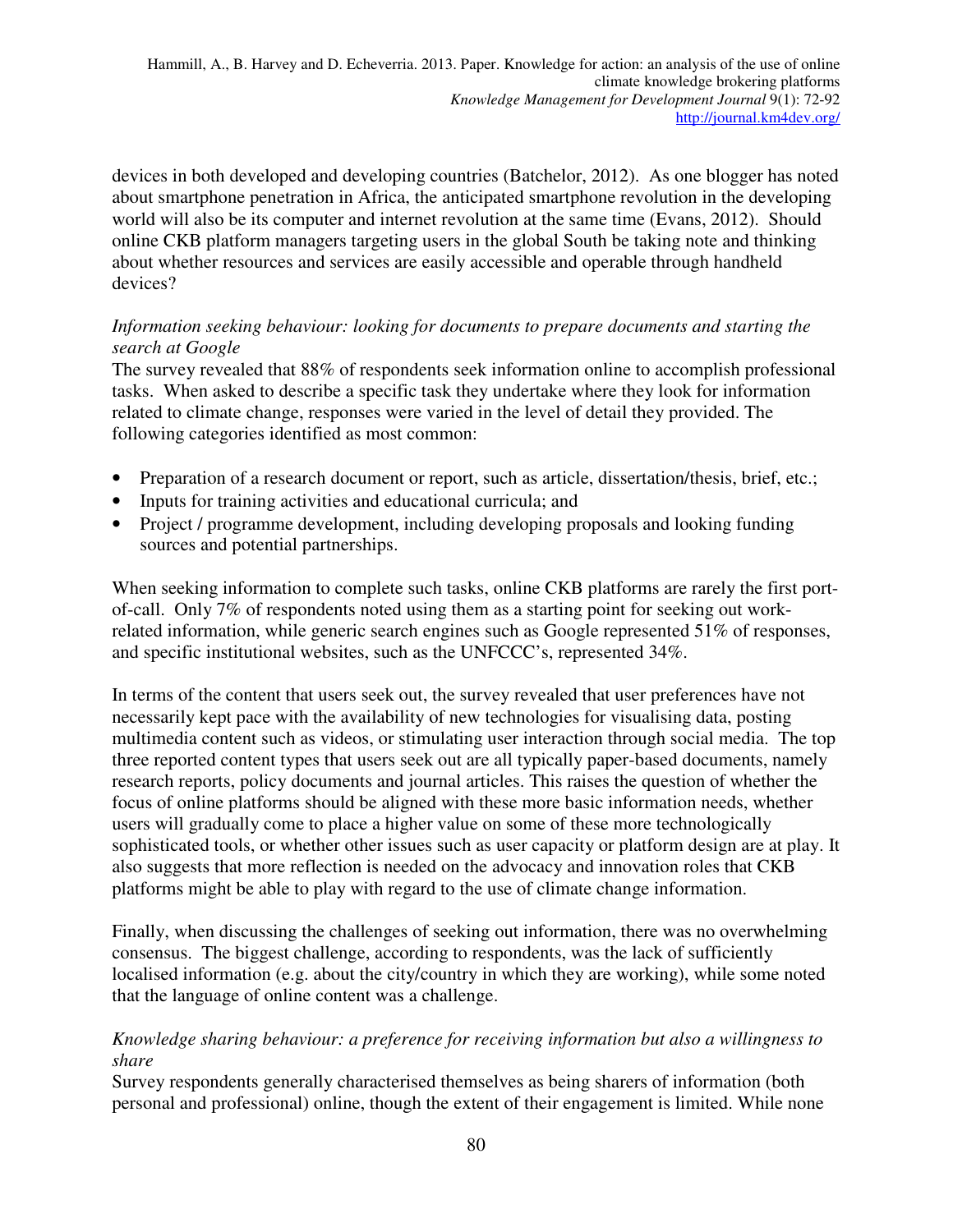saw themselves as disengaged from knowledge sharing, 66% were minimally or occasionally active. The 13% identified as highly active sharers may represent a high response rate attributable to the sample of respondents.

Finally, while the consultation and research framing activities conducted at the outset of this study suggested that the credibility and reputation of a given online space for sharing is the primary concern for those who chose to share, survey responses did not support this view. Instead, existing membership with a platform and the platform's match (in terms of thematic focus or orientation) with the results they seek to share as the most important factors.



## **Figure 2: Factors influencing choice of where / how survey respondents share information**

These observations highlight the value of regularly engaging members (even if only to remind them that they are members of a given community) and communicating the core values, focus, or uniqueness of a given platform. It also appears to sit in tension with initiatives positioning themselves as 'one stop shops' that cater to all needs and interests.

## **Case studies**

The four selected case studies allowed for contextualised analysis of user needs relative to online CKB platform resources and services. As noted above, the case studies differed in terms of their institutional affiliation, subject focus, intended audience, content type, and engagement with users. The four case study CKB platforms are summarised in Table 1 below. In the section that follows we highlight key findings from across the four studies. More detailed analyses of the cases are available in Hammill, Harvey & Echeverria (2013).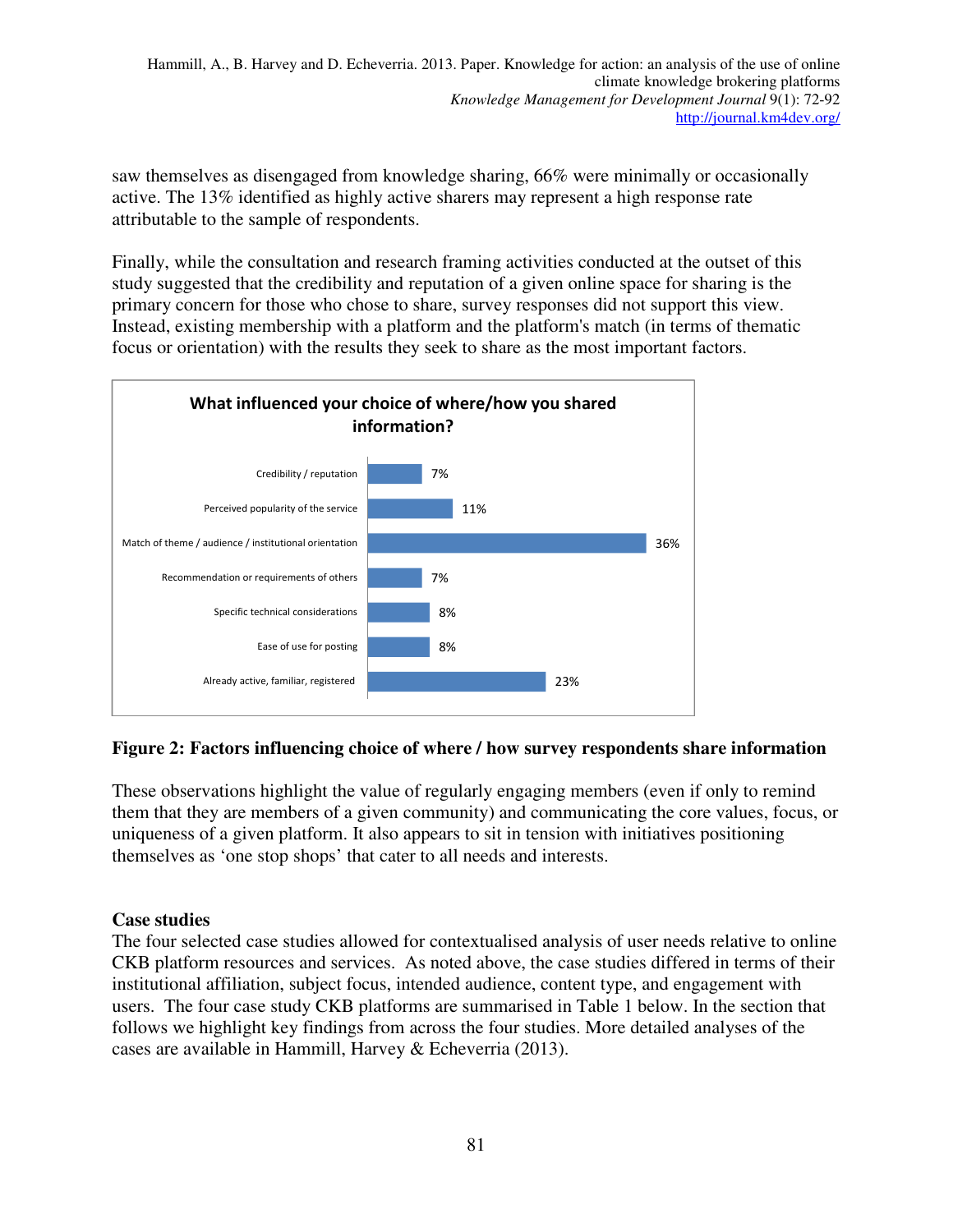All four platforms were established after 2008 (representative of when the majority of CKB platforms have been established), are managed by well-known organisations in the field of climate change, and funded through bilateral and/or multilateral funding mechanisms. In terms of overall purpose, all four seek to facilitate access to and exchange of timely information on climate change. Access is understood to be facilitated through the concentration of relevant information and knowledge resources in one virtual space (i.e. portal or clearinghouse), the organisation of these resources in this space, as well as through the usability of these resources (i.e. the translation of selected information and knowledge into different products and formats).

| <b>Platform</b>            | <b>AfricaAdapt</b>                                                                                                                                                                                                    | <b>Climate Change</b>                                                                                                                                                                                      | <b>Climate Finance</b>                                                                                                                                                | <b>Eldis Climate Change</b>                                                                                                                                |
|----------------------------|-----------------------------------------------------------------------------------------------------------------------------------------------------------------------------------------------------------------------|------------------------------------------------------------------------------------------------------------------------------------------------------------------------------------------------------------|-----------------------------------------------------------------------------------------------------------------------------------------------------------------------|------------------------------------------------------------------------------------------------------------------------------------------------------------|
|                            |                                                                                                                                                                                                                       | <b>Policy &amp; Practice</b>                                                                                                                                                                               | <b>Options</b>                                                                                                                                                        | <b>Resource Guide</b>                                                                                                                                      |
| Manager(s)                 | Environment and<br>Development Action<br>in the Third World<br>(ENDA-TM), Forum<br>for Agricultural<br>Research in<br>Africa(FARA),<br><b>IGAD</b> Climate<br>Prediction and<br><b>Applications Centre</b><br>(ICPAC) | <b>IISD</b>                                                                                                                                                                                                | UNDP, World Bank                                                                                                                                                      | <b>IDS</b>                                                                                                                                                 |
| Funder(s)                  | DFID, IDRC                                                                                                                                                                                                            | Swiss Agency for<br>Development<br>Cooperation (SDC)                                                                                                                                                       | UNDP, World Bank                                                                                                                                                      | <b>CDKN</b>                                                                                                                                                |
| <b>History</b>             | Est. 2008 as part of<br><b>DFID/IDRC</b> Climate<br>Change Adaptation in<br>Africa research<br>program                                                                                                                | Est. 2008 in response<br>to mandate of UN<br><b>Chief Executive Board</b><br>to promote<br>coordination of UN<br>bodies on climate<br>change                                                               | Est. 2010 in response<br>to an identified gap in<br>the provision of<br>comprehensive and<br>understandable climate<br>finance information                            | Est. 2009                                                                                                                                                  |
| <b>Purpose</b>             | Facilitate the flow of<br>climate change<br>adaptation knowledge<br>across Africa                                                                                                                                     | Facilitate the exchange<br>of news and<br>information on climate<br>change-related<br>activities of UN bodies<br>and intergovernmental<br>organisations (IGOs),<br>including international<br>negotiations | Increase developing<br>country access to<br>information on all<br>aspects of climate<br>finance to support more<br>low-carbon and<br>climate-resilient<br>investments | To keep researchers,<br>practitioners and<br>policy advisors up to<br>date with the latest in<br>climate change and<br>development research                |
| Unique<br>selling<br>point | Focus on climate<br>vulnerable<br>communities; focus<br>on Africa;<br>complemented by<br>offline activities like<br>radio programs and<br>face-to-face meetings                                                       | Combination of<br>internal writing by<br>content experts and<br>outreach; online<br>newsletter highlighting<br>recent posts that also<br>brings users to the site                                          | Centralised information<br>source on climate<br>finance; information<br>verified by reliable<br>sources (i.e. UN and<br>World Bank) -<br>'authoritative stamp'        | Editorially selected,<br>summarised, and freely<br>downloadable research<br>documents;<br>highlighting research<br>from smaller, southern<br>organisations |
| <b>Target</b>              | Researchers,                                                                                                                                                                                                          | Governments,                                                                                                                                                                                               | Policy makers and                                                                                                                                                     | Practitioners,                                                                                                                                             |

**Table 1: Overview of online CKB platforms selected for case study analysis**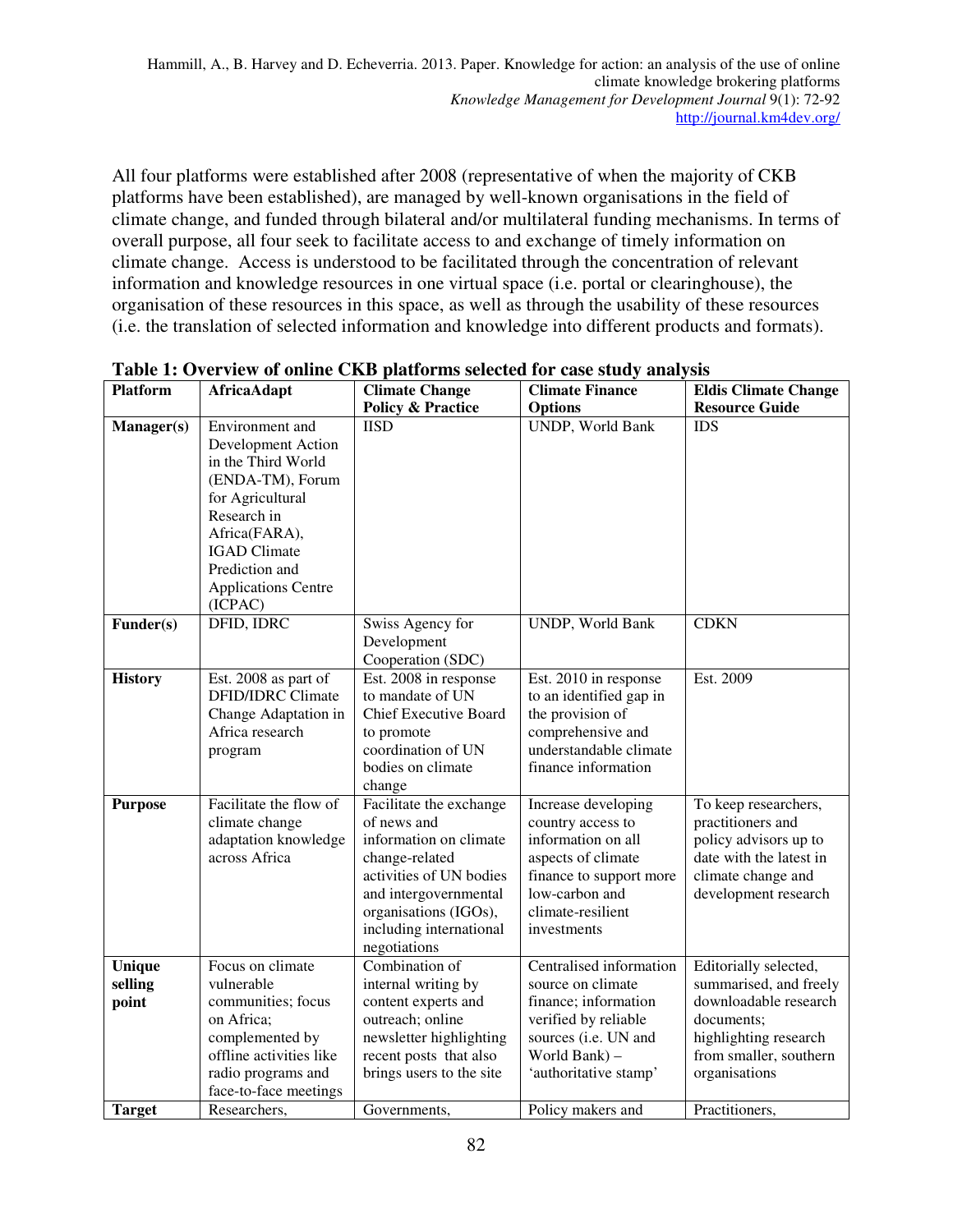| audience                         | practitioners, policy<br>makers, media<br>groups, civil society,<br>and ultimately<br>vulnerable                                                                            | international<br>development agencies,<br>practitioners, civil<br>society                                                                                                                                | project planners in both<br>public and private<br>sector                                                                                                                                                                   | government decision-<br>makers, international<br>development agencies,<br>researchers, civil<br>society                                                                                                                                                                       |
|----------------------------------|-----------------------------------------------------------------------------------------------------------------------------------------------------------------------------|----------------------------------------------------------------------------------------------------------------------------------------------------------------------------------------------------------|----------------------------------------------------------------------------------------------------------------------------------------------------------------------------------------------------------------------------|-------------------------------------------------------------------------------------------------------------------------------------------------------------------------------------------------------------------------------------------------------------------------------|
|                                  | communities                                                                                                                                                                 |                                                                                                                                                                                                          |                                                                                                                                                                                                                            |                                                                                                                                                                                                                                                                               |
| unique<br>visitors/mo.<br>$\ast$ | 700                                                                                                                                                                         | 16,230                                                                                                                                                                                                   | 3,512                                                                                                                                                                                                                      | 2,163                                                                                                                                                                                                                                                                         |
| <b>Subject</b><br>focus          | Climate change<br>adaptation in Africa                                                                                                                                      | Climate change<br>activities in UN<br>system; international<br>negotiations                                                                                                                              | Climate finance for<br>developing countries                                                                                                                                                                                | Climate change<br>adaptation, mitigation<br>and development                                                                                                                                                                                                                   |
| Geographic<br>focus              | Africa                                                                                                                                                                      | Global                                                                                                                                                                                                   | Developing countries                                                                                                                                                                                                       | Developing countries                                                                                                                                                                                                                                                          |
| <b>Content</b><br>type           | News and events;<br>project descriptions;<br>thematic info;<br>community 'voices'<br>(interviews);<br>documents;<br>presentations; photos;<br>videos; links to<br>resources | News and events; guest<br>articles; policy updates;<br>jobs; calendar of<br>events; links to other<br><b>IISD</b> knowledge-bases<br>(e.g. Land,<br>Biodiversity) - all<br>online (i.e. no<br>downloads) | News; profiles of<br>funding sources;<br>successful cases in<br>accessing and blending<br>funds; glossary;<br>documents; links to<br>relevant decision-<br>support tools,<br>initiatives,<br>organisations, and<br>experts | News on latest<br>research; Quick<br>introductory guides, in<br>collaboration with<br>specialists, to<br>emerging issues;<br>Downloadable<br>documents; Links to<br>relevant organisations;<br>Country profiles with<br>list of related<br>documents                          |
| Tools,<br>services,<br>features  | Bilingual (English /<br>French); discussion<br>forum; RSS feed;<br>searchable archive;                                                                                      | RSS feed; Link to<br>Facebook page;<br>iCalendar Feed:<br>searchable archive (by<br>issue, date, region)                                                                                                 | Google Translate; Link<br>to Twitter feed;<br>searchable database;<br>discussion forum s for<br>communities of<br>practice (for registered<br>users)                                                                       | Google Translate;<br>searchable document<br>library; document list<br>RSS feed; subscription<br>for Email updates;<br>bookmarking and<br>sharing; access to<br>content via the Eldis<br>open API; link to Eldis<br>Communities where<br>users can interact with<br>each other |
| <b>Editorial</b><br>approach     | A combination of<br>user-generated<br>content and curated<br>content posted by the<br>editorial team.                                                                       | Website posts written<br>by internal experts or<br>external featured<br>guests. Users can<br>contact manager re.<br>info they wanted<br>posted online or to<br>submit feedback.                          | Website content<br>selected and edited by<br>platform manager(s).<br>Users encouraged to<br>submit content and<br>provide feedback.                                                                                        | Website content<br>manually sourced<br>weekly from multiple<br>publishers and<br>managed by editor.<br>Users encouraged to<br>submit content.                                                                                                                                 |
| Mode of<br>interaction           | Start with 'we<br>inform, they act' to<br>build trust towards<br>intended goal of co-<br>production of                                                                      | 'We inform, they act'-<br>emphasis on improving<br>availability and<br>accessibility of existing<br>information                                                                                          | 'We inform, they act'<br>but moving towards<br>building communities<br>of practice for co-<br>producing content                                                                                                            | 'We inform, they act',<br>but linked to Eldis<br>Communities, which is<br>a virtual space with<br>tools for online                                                                                                                                                            |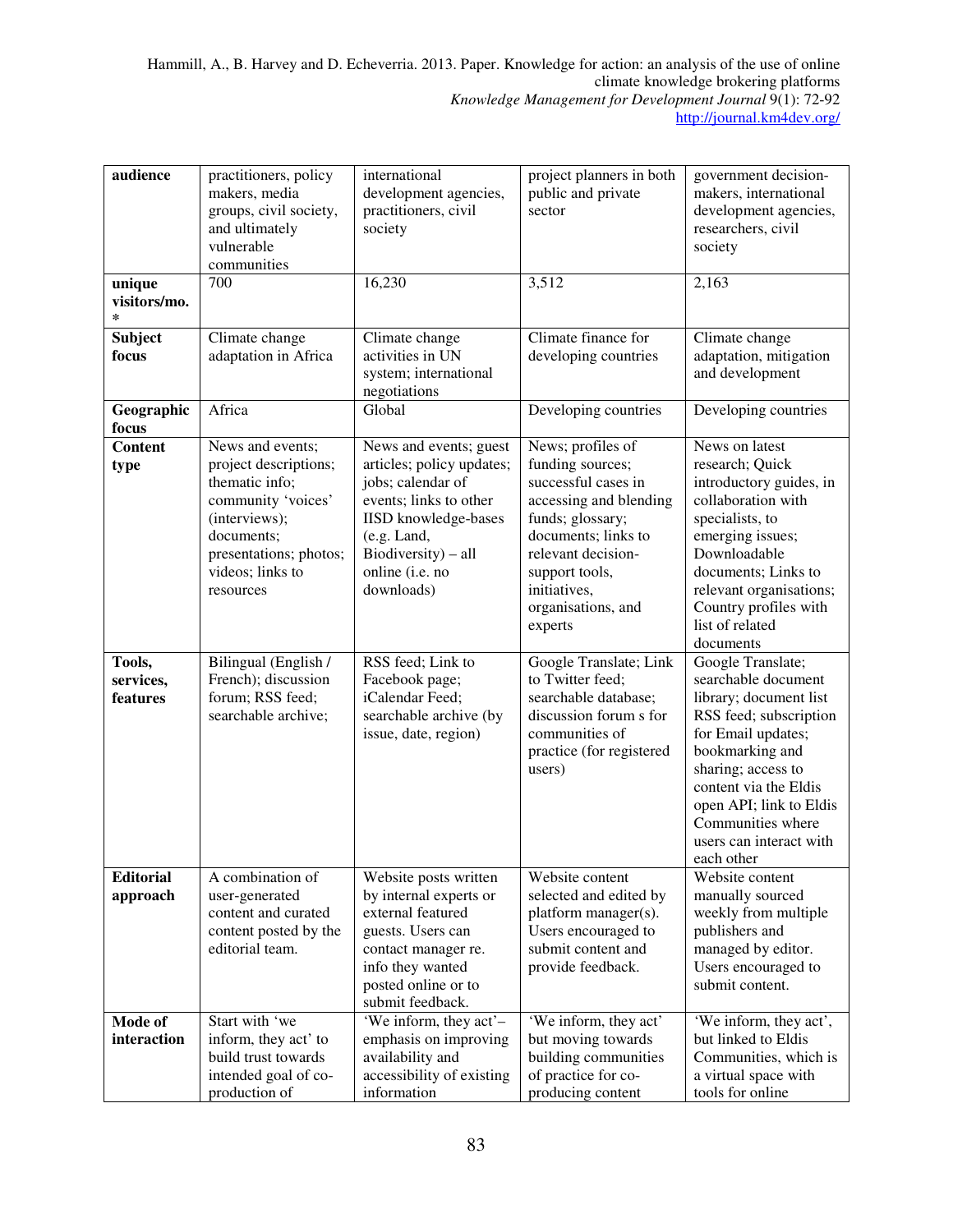|   |                         |                                     | on and<br>на      |
|---|-------------------------|-------------------------------------|-------------------|
|   |                         |                                     | <b>INTIO</b> ANTO |
| . | $\sim$<br>$\sim$<br>. . | ----<br>$\sim$ $\sim$ $\sim$<br>. . | -------           |

\*Average number of unique visitors to the platforms between September 1, 2012 and February 28, 2013.

\*\* The numbers for the Eldis CC Resource Guide include estimated number of unique visitors to the Country Pages.

Two initiatives also rely on additional activities to enhance the value of their platforms (offline user engagement with AfricaAdapt and mailing lists with Climate Change Policy & Practice).User engagement on these platforms ranges from unidirectional 'push'- style communication between the platforms and users to more interactive user-to-user and user-toplatform manager engagement. Three of the four platforms aim to move toward a more interactive model of engagement through the establishment of online communities.

#### *Managers' perspectives: use and added value of the platforms*

In initial discussions, management teams of the four CKB platforms described the users that they sought to reach, the ways they expected users would find and engage with their platforms, and what they felt was unique 'selling point' of their respective platforms. All platforms had conducted at least one survey of their users to better understand their needs and preferences and some conducted them regularly. While there is considerable overlap in the overall categories of users each aims to reach, and at times a tendency toward wanting to reach a very wide range of user-types, the selling points that managers described were quite different.

AfricaAdapt's managers highlighted the African and 'on the ground' nature of their service, with a focus on highlighting research and case studies on climate change adaptation in Africa and a special emphasis on indigenous knowledge. They noted three areas that shape the unique nature of the network, namely its strong focus on communities which are vulnerable to climate change, the fact that it is 'for Africa, and by Africans', and the fact that it links online and offline activities for knowledge sharing.

According to IISD's Climate Change Policy & Practice (CCP&P) platform managers, their high priority users are government decision-makers, while those working in international development agencies, and practitioners in civil society organisations were ranked slightly lower. They described their unique selling point as the combination of in-house expert writing with outreach. All of the posts are written by well-connected internal CCP&P content experts who follow specific organisations and issues and can follow-up with press officers in different organisations to prepare an article for the website. Content is distributed via a well-established email listserv with 16,000-20,000 subscribers. As such the platform itself does not host a wide range of tools. Its purpose is relatively narrow and well-defined – i.e. to organise, store, and provide access to news stories.

The priority users for Climate Finance Options (CFO) are practitioners whose work focuses on climate finance in developing countries, though the users may not necessarily be residing in these countries. Scientists and researchers, private sector actors, and civil society were identified as the next most important users. Recognising that the majority of their current users are UN and other multilateral agency representatives, the CFO manager noted that the aim was to move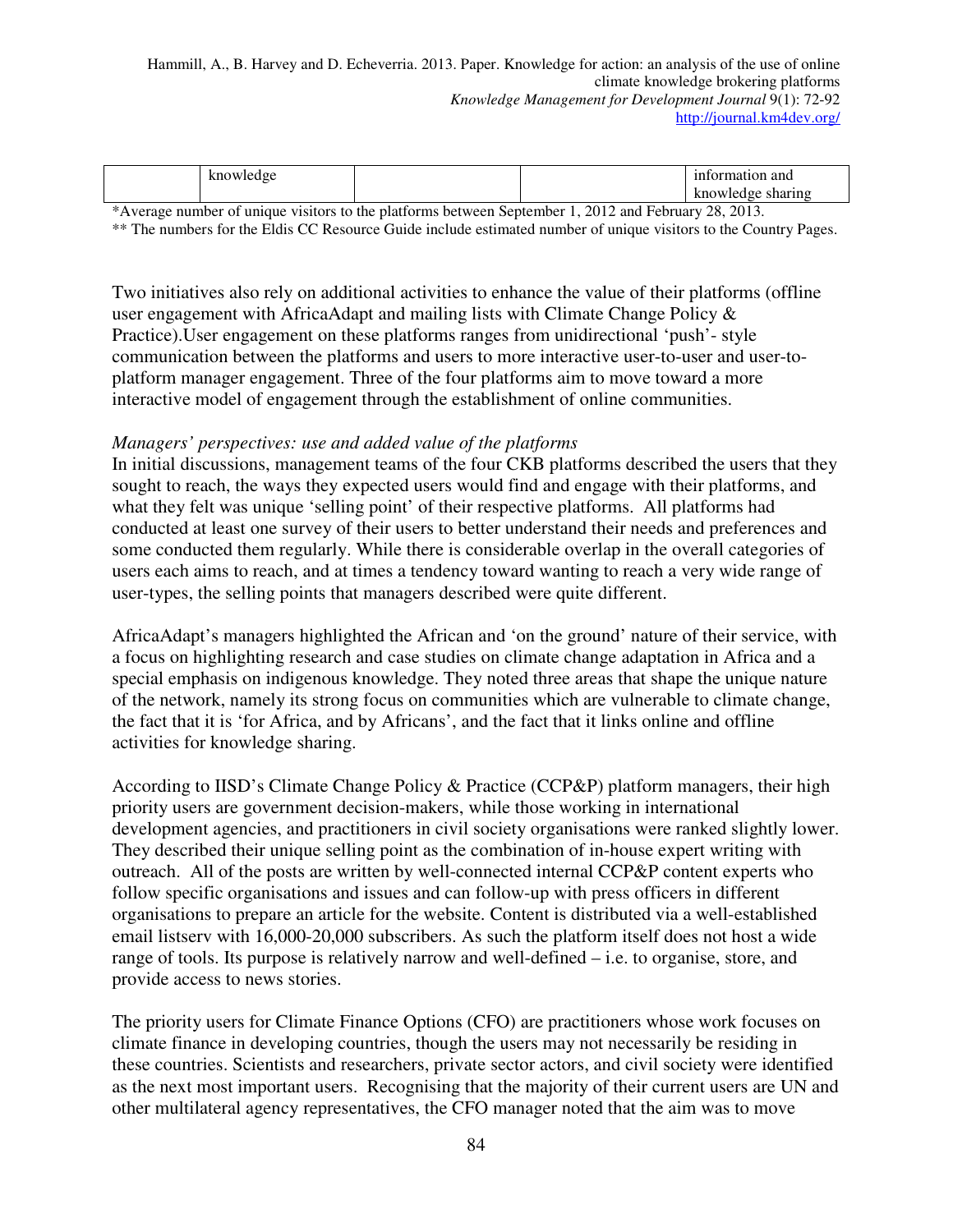beyond this user group and push information out to 'folks in trade organisations or at the village level.' According to its managers the platform's unique selling point is twofold: First, it offers a comprehensive range of up-to-date climate finance information in a centralised virtual space, and secondly, it does so with the UN and World Bank seals of approval, giving users quality assurance.

Finally, the managers of the Eldis Climate Change Resource Guide (ECCRG) target practitioners, followed by government decision makers, international development agencies, scientists and researchers, and civil society actors. One manger felt that government decision makers and international development agencies should be given increased priority, though there was recognition that, when considering actual audience rather than desired users, greatest use would be by researchers and academics. Features that the managers felt were unique to the ECCRG and/or resulted in users returning to the site fell broadly into three categories: 1) The uniqueness of the information available due to the work invested in sourcing and selecting relevant and sometimes difficult-to-find resources (its content curation); 2) The quality of the information available, owing to the value added by translating and editorialising the content for a non-expert audience; and 3) The accessibility of that information, insofar as summaries of academic publications are brought out from behind pay-walls and the resource guide's Application Programming Interface (API) is openly accessible.

While managers across the four services generally agreed that word of mouth and web searches were predominantly how users initially came to know their services, AfricaAdapt also noted their offline events as a means of gaining new users, and ECCRG noted using Google Ad-Words. Email correspondence through newsletters of listserv traffic were widely cited as the means through which users were prompted to come back to the site, though these appear to be used to differing levels among the platforms, with CCP&P being particularly driven by this form of traffic.

Results from surveys and interviews with 43 users of these four platforms (approximately 10 per platform) found that current user demographics and usage patterns were broadly in line with the managers' expectations. This result was encouraging and speaks to the value of regular user surveys.

## *ICT proficiency and access:*

Respondents from the four case studies reported a level comfort with ICTs and reliance on the internet that matched closely with our broader user survey, with the internet playing an essential role in nearly all respondents' lives, regardless of their location. In terms of access to ICTs, however, results of some case studies strongly contradicted results from the general survey. Despite the very limited number of mentions of access to or quality of ICTs and internet resources in the general survey, this proved to be one of the key challenges faced by five AfricaAdapt users (almost all of whom are based in Africa). Issues of accessibility dominated for Eldis Climate Change Resource Guide as well where lack of access to online journals, lack of credit cards or e-banking to pay fees, poor connectivity and high-cost internet services were identified. Further, among the 20 users of these two platforms surveyed (18 of whom are based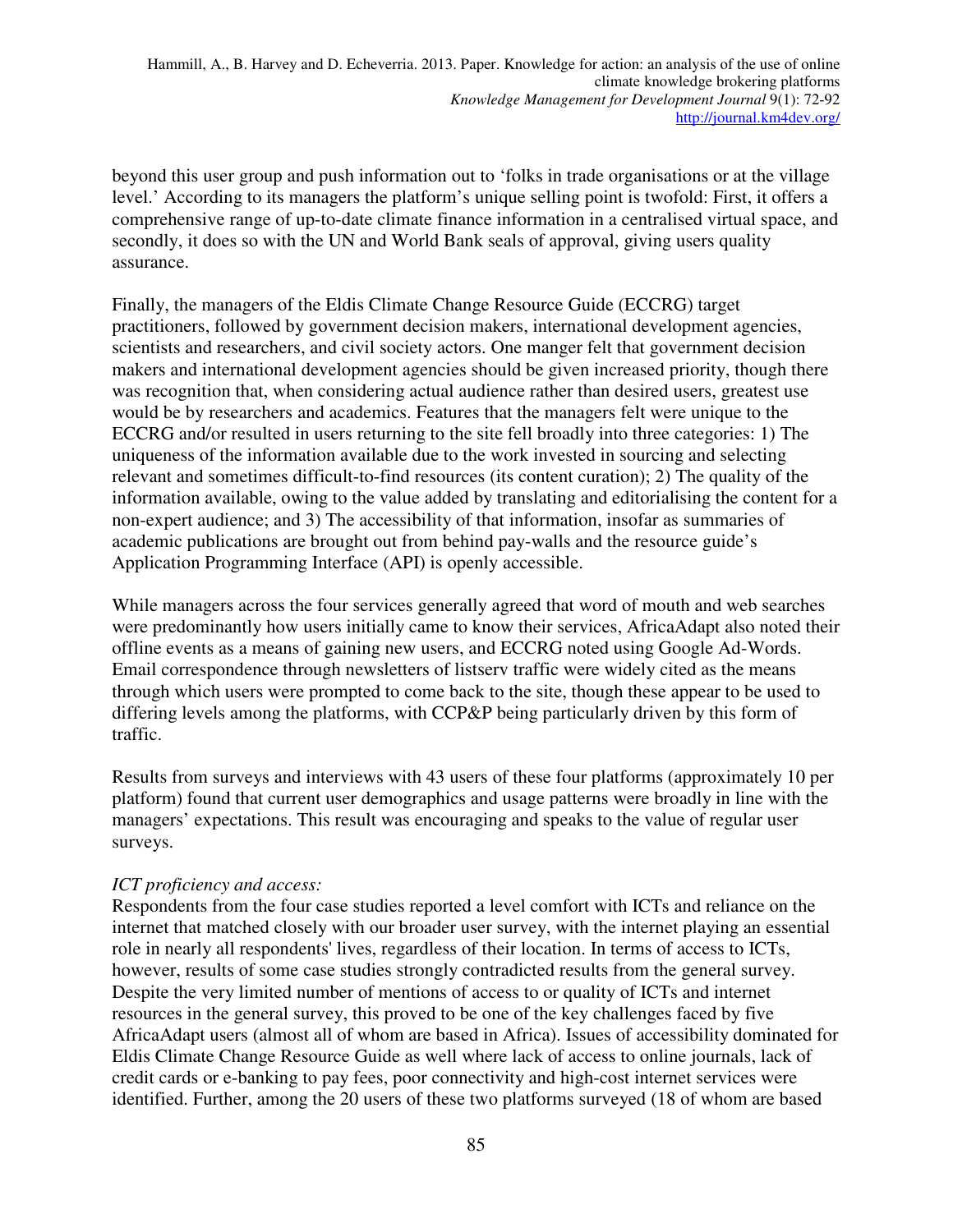in the Global South), only 3 owned smartphones and none owned tablets. These responses are a marked departure from the general survey and the CFO and CCP&P case studies (which also had respondents from the South) and may serve as a caution against assuming that the spread of mobile web access in the global is unfolding smoothly and uniformly.

While our surveys provided insufficient data to draw strong conclusions on these questions of access they do raise questions for further research on CKB use and may point to persistent challenges for online platforms in some contexts. Linked to this point, four of the 11 AfricaAdapt respondents (including all but one francophone respondent) had discovered the network through face-to-face meetings, supporting the value of this activity to establishing the network's membership, in part to overcome connectivity challenges.

#### *Information seeking behaviour*

In terms of information-seeking, the four case studies again aligned closely with general survey respondents seeking similar climate information in similar formats (primarily documents) and for similar tasks, and using Google and institutional websites as their primary starting points. Some differences in emphasis exist however, reflecting the different focuses of each CKB platform. Content sought by AfricaAdapt users, for example, had a stronger focus on local testimonials and project profiles, while CCP&P users rated 'news, jobs and events' highly.

In assessing the trustworthiness of the content hosted by the four CKB Platforms studied, the majority deemed it 'very/always trustworthy' in all cases. Interestingly, however, the platform which saw the strongest consensus around its content being 'very/always trustworthy' was AfricaAdapt (9 of 11 respondents), while the three remaining platforms had 60-70% of respondents give them this rating. While these results may be attributable to sample size or bias, they do seem to challenge the view that institutional 'seals of approval' on particular platforms necessarily correlate to a higher perception of trustworthiness among users. AfricaAdapt interviewees, for example seemed to associate trustworthiness with authenticity and information that 'matched' the realities they had witnessed on the ground as practitioners rather than by its peer review or other approval from outside bodies. One replied that the platform is '101% trustworthy. [I have] been working on this for some time so I know. [I] have tried implementing some of this information I found. It has worked out for me.' This may point to a more complex perception of validity and trustworthiness among users of climate change information than is often assumed.

## *Knowledge sharing behaviour*

The general knowledge-sharing behaviour of users of the four platforms studied did not differ greatly from the results of our general survey, however the studies did give greater insight into the reasons for *not* sharing new knowledge. These included a lack of professional or personal incentive, a perceived lack of capacity or expertise to warrant knowledge-sharing, insufficient time, uncertainty about intellectual property rights, and quite often, a lack of technical understanding and awareness of the conditions for contributing to a given platform. This last point is particularly noteworthy to the three case study platforms that expressed an ambition to move toward a more interactive or user-driven model of engagement. The other factors point to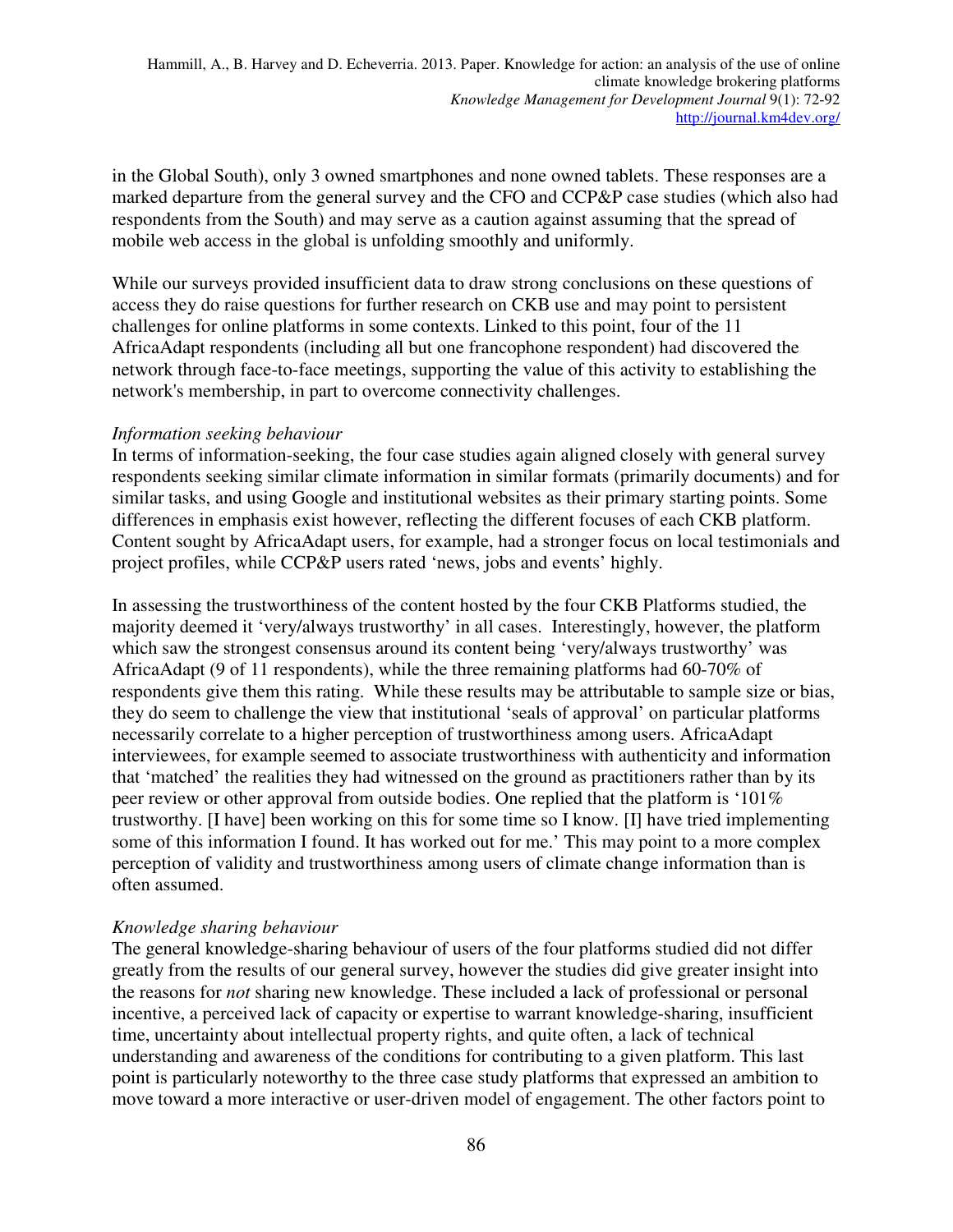broader barriers that must be addressed if we aim to promote wider co-production of knowledge among diverse climate change actors.

## **Discussion and conclusions**

Drawing on calls for a more needs-led approach to linking knowledge and practice we have examined the profiles and stated needs, information-seeking and knowledge-sharing behaviours of users of online climate change information. Through our four case studies we have also tried to ascertain the current alignment between these needs and what is currently being provided by CKB platforms. In total more than 200 users of online climate information were consulted, yielding a series of observations and conclusions that we will now explore.

## **CKB Platforms are not changing the way users initiate searches for information**

The vast majority of research participants started their searches for climate change-related information at search engines or specific institutional websites; this was also the expectation of platform managers interviewed for the four case studies. Today's online search engines offer users a high level of control over their information-seeking, allowing them to engage in a more iterative process where they can tailor their searches as they learn more about what is available. Availability itself is being enhanced through tools such as semantic tagging, linked open data, and signposting, leading users to a broader array of information and knowledge than could ever be hosted on a single platform. Investing in search engine optimization may therefore be more effective than designing online platforms as one-stop-shops which attempt to respond to a plethora of needs. This will also help to convey a clearer focus for the platform in question, and as a result, may encourage users to share more via the platform. Climate knowledge brokers may also gain greater value from building on their social (rather than technical) roles, extending their reach *beyond* the online world by linking to face to face convening activities or other technologies such as radio or mobile phone, depending on the audiences they are targeting.

## **Users still prioritize accessing information and knowledge in 'traditional' (written) formats**

Despite the growing popularity of social media and Web 2.0 technologies, users are still primarily accessing CKB platforms to download research reports, policy documents and journal articles. Whether this is a function of the particular use of CKB platforms, the platforms themselves, or the availability of alternative websites such as LinkedIn that fill the social networking niche, the demand for printable products is striking. This reinforces the point that platforms should not be detracted from the more basic knowledge management and infomediary roles of capturing and curating information; helping people access relevant resources and find their way through a glut of information using tools like searchable databases, archives, and bookmarking is important.

## **…but wouldn't mind accessing people**

Despite the strong preference for accessing documents, the case studies (particularly AfricaAdapt, CFO and ECCRG) did reveal a desire among some users to be linked to other people and/or personal experiences. Addressing this demand will require more and different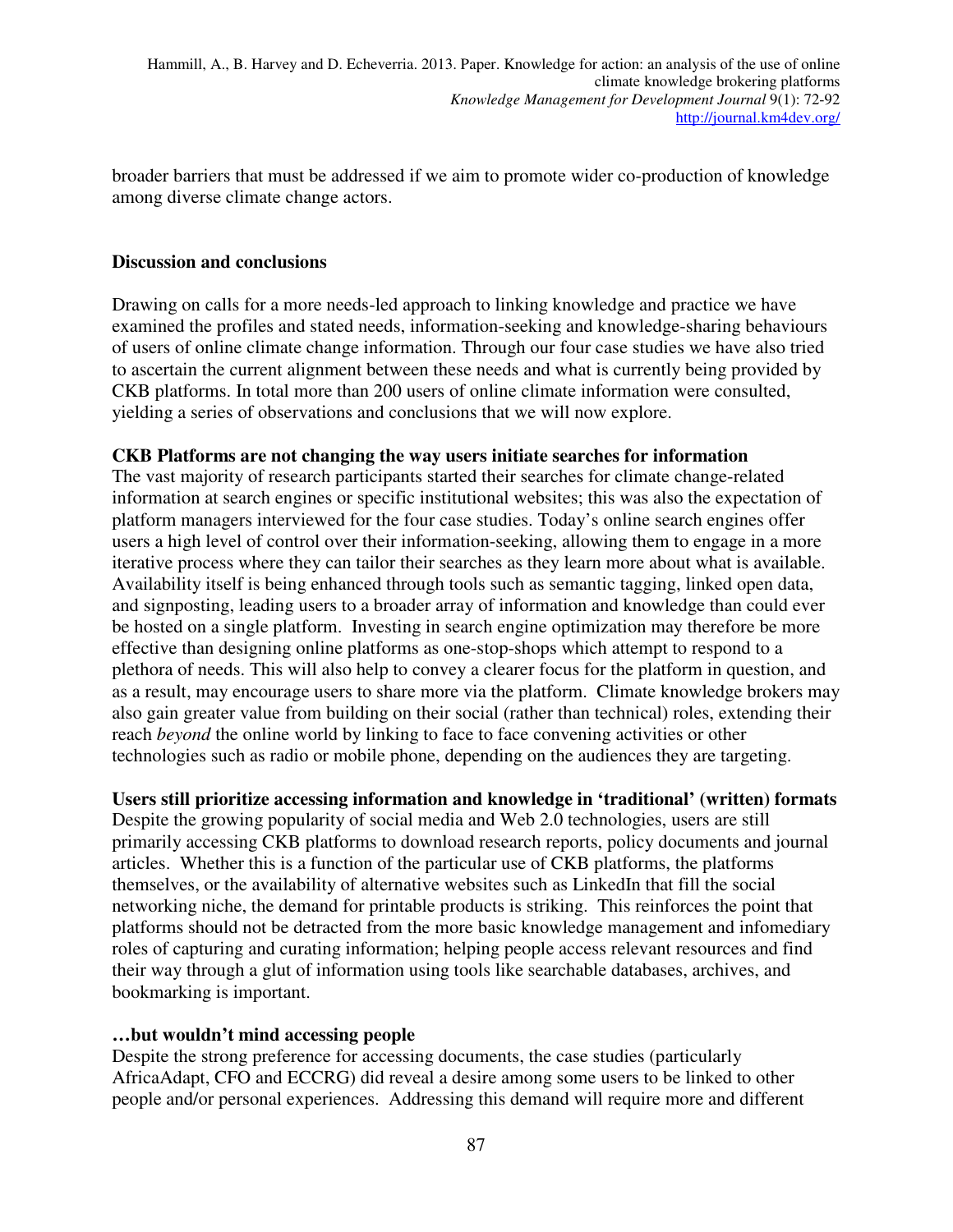investments from existing CKB platforms. Platforms that start out as primarily online document repositories and want to move towards the sharing of 'soft knowledge' or hosting communities of practice may have a tendency to offer technology-driven solutions to make the leap, such as online rosters of experts and virtual spaces for discussion groups. However, institutions must be willing to invest resources into dedicated and consistent facilitation of these services and spaces, in order for this approach to work. However, if done well, platforms may be effective ways of linking people and building social relationships. Even so, evidence suggests that these online interactions would be greatly facilitated by offline and face-to-face interactions, as discussed below.

#### **CKB platform users still prefer to receive information than share knowledge online**

Most survey and case study respondents identified themselves as occasionally active when sharing information and knowledge online. People appear to be aware of the range of outlets for sharing information and knowledge but simply do not do so frequently. Given this, further research could investigate the boundaries and differences, if any, between personal knowledgesharing and what users share on CKB platforms to gain a better understanding of barriers and incentives for sharing. Several case study respondents referred to a perceived lack of adequate expertise or not wanting to burden colleagues as deterrents for knowledge-sharing. The relationships and stakes can be different in professional online spaces, possibly even more so when they are dedicated to an emerging and trans-disciplinary area of research, policy and practice like CCD. Moreover, the role of so-called lurkers (those who access platform content but do not contribute) on CKB platforms should also be explored, as they are increasingly recognised as important knowledge brokers who span online-offline boundaries, acting as online followers and offline leaders (Cranefield et al., 2011).

## **Platforms may be aligned with most user expectations (which remain modest), but out of sync with other expectations**

Our case study research suggests that, generally speaking, online platforms are doing a good job of addressing stated user needs and preferences. These have, with some exceptions, focused on providing easy access to relevant information translated or presented in formats that suit their needs. Further, email remains as a key channel for how users learn about what's new, with social media and Web 2.0 type interactivity remaining marginal models of information seeking behaviour. As such, user expectations remain predominantly modest, focused primarily on the more linear information- and knowledge-intermediary functions outlined in Figure 1 of this paper.

At the same time, user expectations are not the only driver of CKB platform behaviours. Those developing the tools and approaches may be keen to integrate more sophisticated brokering and innovation functions and technical features. Also, importantly, the agencies funding these platforms are increasingly expecting to see outcomes that go beyond users simply accessing knowledge resources. Evidence on putting research into use confirms that ensuring these outcomes are achieved and are attributable to the CKB platforms is much harder if they are restricted to solely selecting, translating and disseminating resources.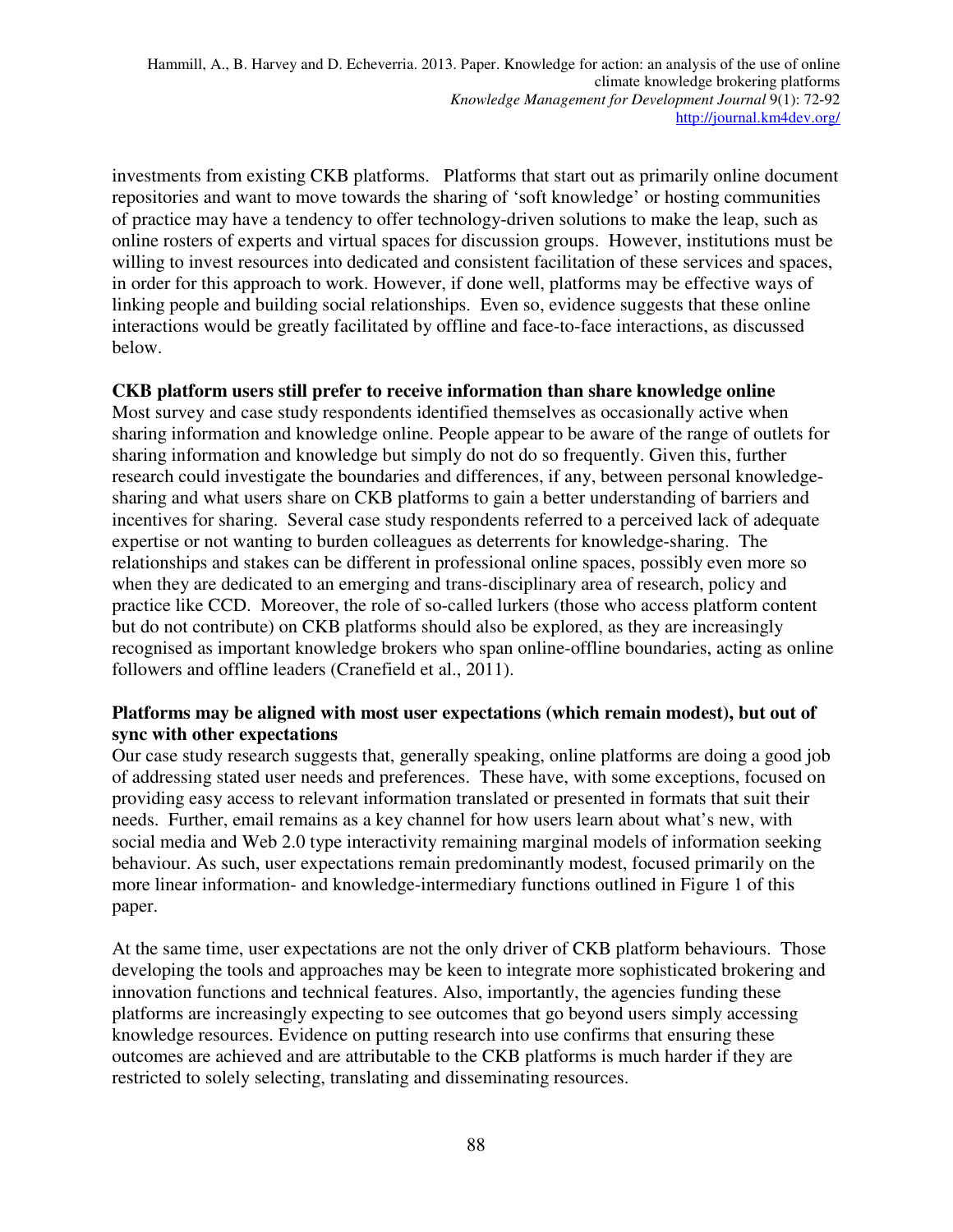#### **Should platforms drive or respond to demand for online knowledge brokering?**

Linked to the previous point, we question whether this demand for relatively basic information and knowledge management services is due to a more limited set of perceived needs in this field than are generally assumed by specialists, whether needs for more co-constructive engagement are being met elsewhere, or whether users might simply not be aware of the range of possibilities that exist were CKB platforms to function differently. If this last possibility is indeed the case, it raises the question of whether there is a need to stimulate certain demands among users, how we might do so, and indeed, whether it is in fact possible (see Sharatt & Usoro 2003; Van Baalen, Bloemhof-Ruwaard & Van Heck, 2005)

#### **Platforms should recognise the value of blending online and offline functions**

The role of offline interactions in reinforcing online knowledge-brokering functions was a recurring theme, particularly in the case studies. These interactions served a number of purposes from simply advertising the existence of platforms, to building user confidence and trust in its content ('knowledge-based trust', see Ardichvili et al., 2003), to facilitating the co-production of knowledge that would be hosted on a website. Referring back to the knowledge brokering spectrum depicted in Figure 1, the more an online CKB platform strives to expand from performing information intermediary functions to include linking, tailoring, and (re)interpreting this information to suit different decision-making contexts and foster change, the more important the role of facilitated human interaction.

#### **Get to know your users! Despite their many commonalities, users are not homogenous**

While this study has revealed a high degree of consistency between the responses from the general survey and the four case studies in both information seeking and knowledge sharing behaviours, there were some important differences that should not be overlooked. While technological and information access barriers appeared virtually non-existent in the general survey, respondents from AfricaAdapt and Eldis reminded us that they continue to present a challenge. Similarly, respondents from these two platforms appear to have far fewer users of handheld devices for internet access than found elsewhere. There were also differences in expectations that users had of the platform and differences in interpretations of trustworthiness.

The point here is that there remains no substitute for understanding the specificities of a platform's users by engaging directly with them and regularly tracking how that use is evolving. In all four case studies we found that this was happening (albeit to different degrees), which is a positive indicator for CKB platforms.

#### **Remember that CKB platforms are used by a small subset of CCD actors**

Finally, both the survey and case studies demonstrated that online CKB platforms are largely used by research-oriented users in developed and developing countries preparing for reports, educational materials, and proposals. Policy-makers, media representatives, and local-level actors are for the most part not actively engaging with CKB platforms. There is also a wider issue of internet access such as well as disparities within developing countries. Only 31% of the developing world is online compared to 77% of the developed world (ITU 2013). Since the cost of getting online remains prohibitively expensive in some developing countries, those who do get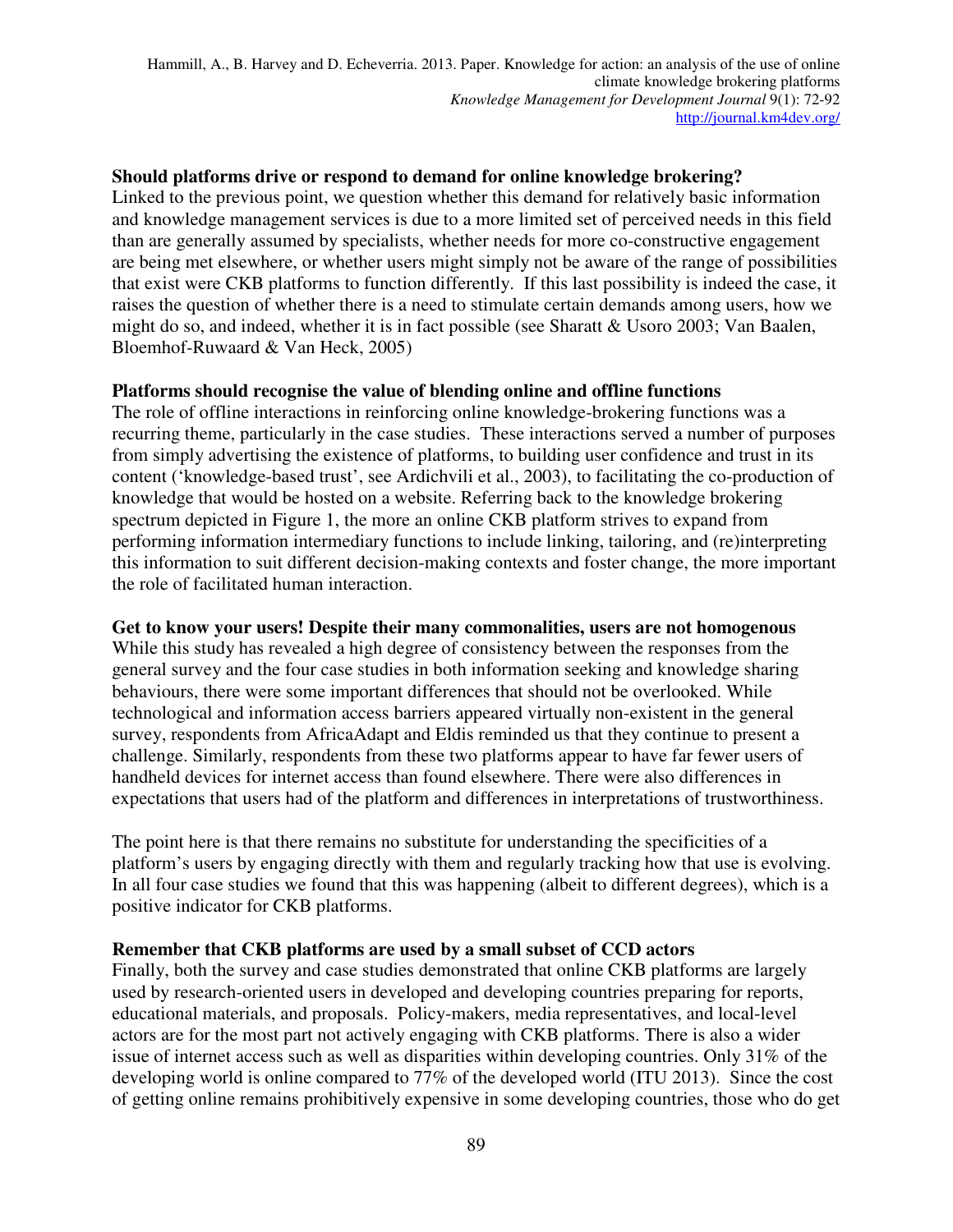online are often from more privileged backgrounds (Chen & Wellman 2004; Furuholt & Kristiansen 2007). Thus, those actors and regions that stand to lose the most in the face of climate change and who play an important role in crafting appropriate responses to the challenge are not well represented via CKB platforms. While most platforms don't primarily target these so-called 'frontline actors', some refer to them in their plans to expand ('…reach the folks at the village level') or when describing the eventual beneficiaries of their services ('…ultimately, vulnerable communities'). If CKB platforms genuinely want to engage with such actors, they will need to go further and to integrate other tools and services such as radio, mobile phones, and offline interactions into their work. Otherwise, CKB platforms are essentially online spaces established and managed by researchers for researchers in relatively privileged settings.

## **About the Authors**

*Anne Hammill* is Program Leader, Adaptation and Risk Reduction at the International Institute for Sustainable Development, based in Geneva, Switzerland. One of the Program's thematic areas of focus is decision-support tools for climate change adaptation, of which online platforms are a category. She holds a MA in Geography from the University of Victoria, Canada. Email: ahammill@iisd.org

*Blane Harvey* is a Senior Program Officer at the International Development Research Centre in Ottawa, Canada where he leads the strategic outreach and engagement work of the Collaborative Adaptation Research Initiative for Africa and Asia (CARIAA). Prior to joining IDRC he was a Research Fellow in the climate change team at the Institute of Development Studies at the University of Sussex, UK. He holds a PhD in Education and International Development from McGill University, Canada.

Email: bharvey@idrc.ca.

*Daniella Echeverría* is a Research Assistant for the Climate Change and Energy team at the International Institute for Sustainable Development. Prior to joining IISD, Daniella worked for the Manitoba Council for International Cooperation. She holds a MA in Politics of International Resources and Development from the University of Leeds, UK. Email: decheverria@iisd.org

## **References:**

Ardichvili, A. Page, V. & Wentling, T. 2003. Motivation and barriers to participation in virtual knowledge-sharing communities of practice. *Journal of Knowledge Management*, 7(1), pp. 64- 77.

Armitage, D., Marschke, M. & Plummer, R., 2008.Adaptive co-management and the paradox of learning. *Global Environmental Change*, 18(1): 86–98.

Batchelor, S. (2012).*Digital information on the move: The rise of the tablet.* [URL: http://www.impactandlearning.org/2012/04/digital-information-on-move-rise-of.html]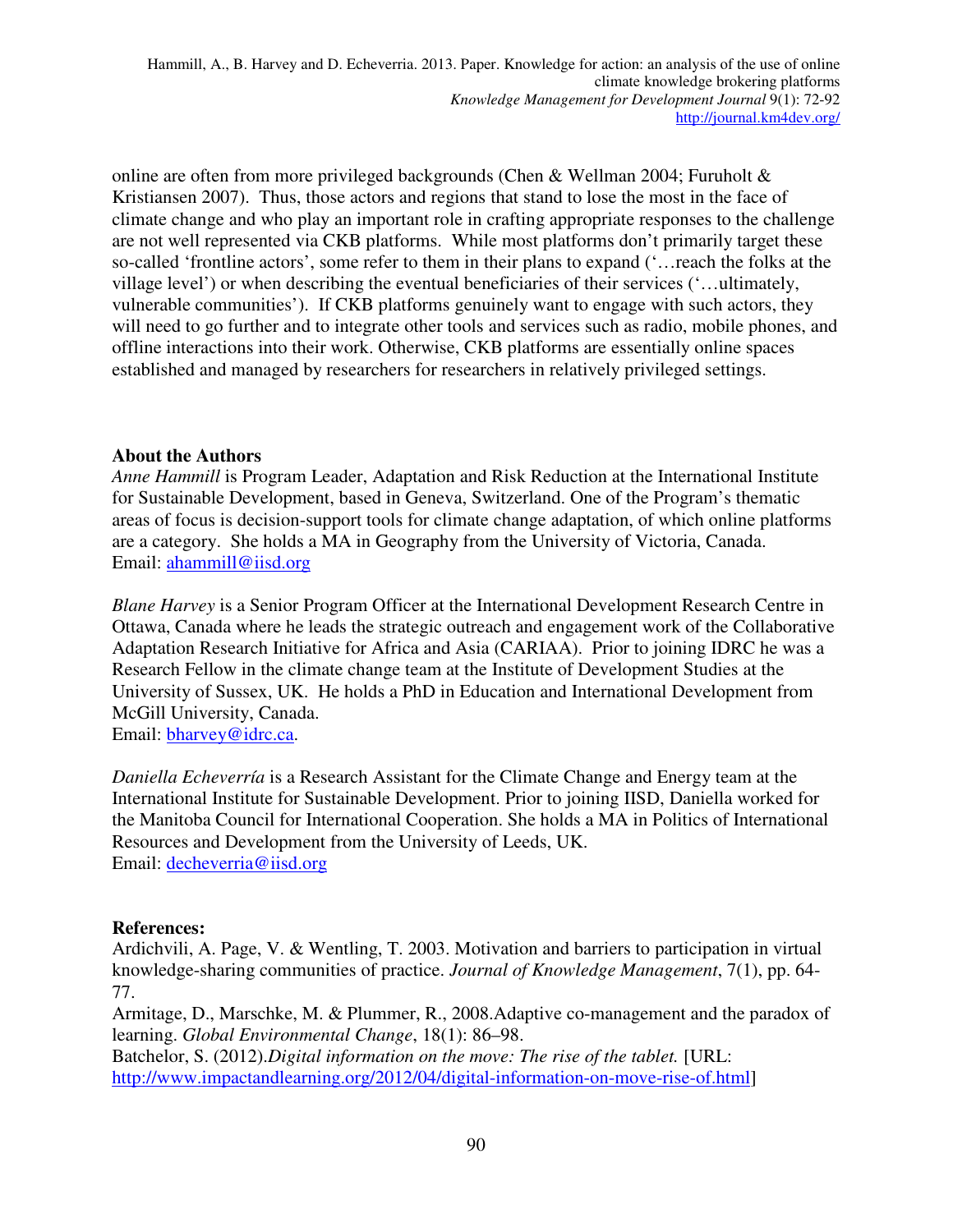Chen, W., and Wellman, B. (2004). The Global Digital Divide – Within and Between Countries, *IT & Society*, 1(7): 39-45.

Clark, W. C., Tomich, T. P., van Noordwijk, M., Guston, D., Catacutan, D., Dickson, N. M., & McNie, E. (2011). Boundary work for sustainable development: Natural resource management at the Consultative Group on International Agricultural Research (CGIAR), *Proceedings of the National Academy of Sciences Early Edition*, doi: 10.1073/pnas.0900231108.

Collins, K. & Ison, R. (2009). Jumping off Arnstein's ladder: social learning as a new policy paradigm for climate change adaptation K. Collins & R. Ison, eds. *Environmental Policy and Governance*, 19(6): 358–373.

Connolly, F. (2010). *The Trouble with Knowledge Management.* Cognitive Edge Network [URL: http://cognitive-edge.com/blog/entry/4645/the-trouble-with-knowledge-management/]

Cranefield, J., Yoong, P. & Huff, S. (2011). Beyond lurking: The invisible follower-feeder in an online community ecosystem. *PACIS 2011 Proceedings*. Paper 50. [URL: http://aisel.aisnet.org/pacis2011/50]

Davies, T., & Edwards, D. (2012).Emerging implications of open and linked data for knowledge sharing in development. *IDS Bulletin*, *43*(5): 117-127.

Dilling, L. & M.C. Lemos (2011) Creating usable science: Opportunities and constraints for climate knowledge use and their implications for science policy. *Global Environmental Change,*  21, 680-689.

Evans, J. (2012) In Five Years, Most Africans Will Have Smartphones. [URL: http://techcrunch.com/2012/06/09/feature-phones-are-not-the-future/]

Furuholt, B., and Kristiansen, S. (2007). A Rural-Urban Digital Divide? Regional Aspects of Internet Use in Tanzania. *The Electronic Journal on Information Systems in Developing Countries*, 31(6): 1-15.

Fisher, C. (2011) Knowledge Brokering and Intermediary Concepts: Analysis of an e-discussion on the Knowledge Brokers' Forum. [URL:

http://assets00.grou.ps/0F2E3C/wysiwyg\_files/FilesModule/knowledgebrokersforum/201107211 04502-

ugrvcfpatmivjojwi/Knowledge\_Brokering\_and\_Intermediary\_concepts\_discussion\_Summary.pd f]

Hammill, A., Harvey B. & Echeverria, D. (2013) Understanding needs, meeting demands: A user-oriented analysis of online knowledge brokering platforms for climate change and development. Winnipeg: IISD. [URL: http://www.iisd.org/publications/pub.aspx?pno=2805] Harvey, B., Ensor, J., Carlile, L., Garside, B., Patterson, Z., Naess, LO. (2012). Climate change communication and social learning–Review and strategy development for CCAFS. *CCAFS Working Paper* No. 22. CGIAR Research Program on Climate Change, Agriculture and Food Security (CCAFS), Copenhagen, Denmark. Available online at www.ccafs.cgiar.org Harvey, B., Lewin, T., & Fisher, C. (2012). Introduction: Is Development Research Communication Coming of Age? *IDS Bulletin*, *43*(5): 1-8.

International Telecommunication Union (2013). ICT Facts and Figures: The World in 2013. Geneva: ITU

Magnuszewski, P., Sodomkova, K., Slob, A., Muro, M., Sendzimir, J., &Pahl-Wostl, C. (2010). Report on conceptual framework for science-policy barriers and bridges.*Project report from PSIconnect–Policy Science Interactions: connecting science and policy*.